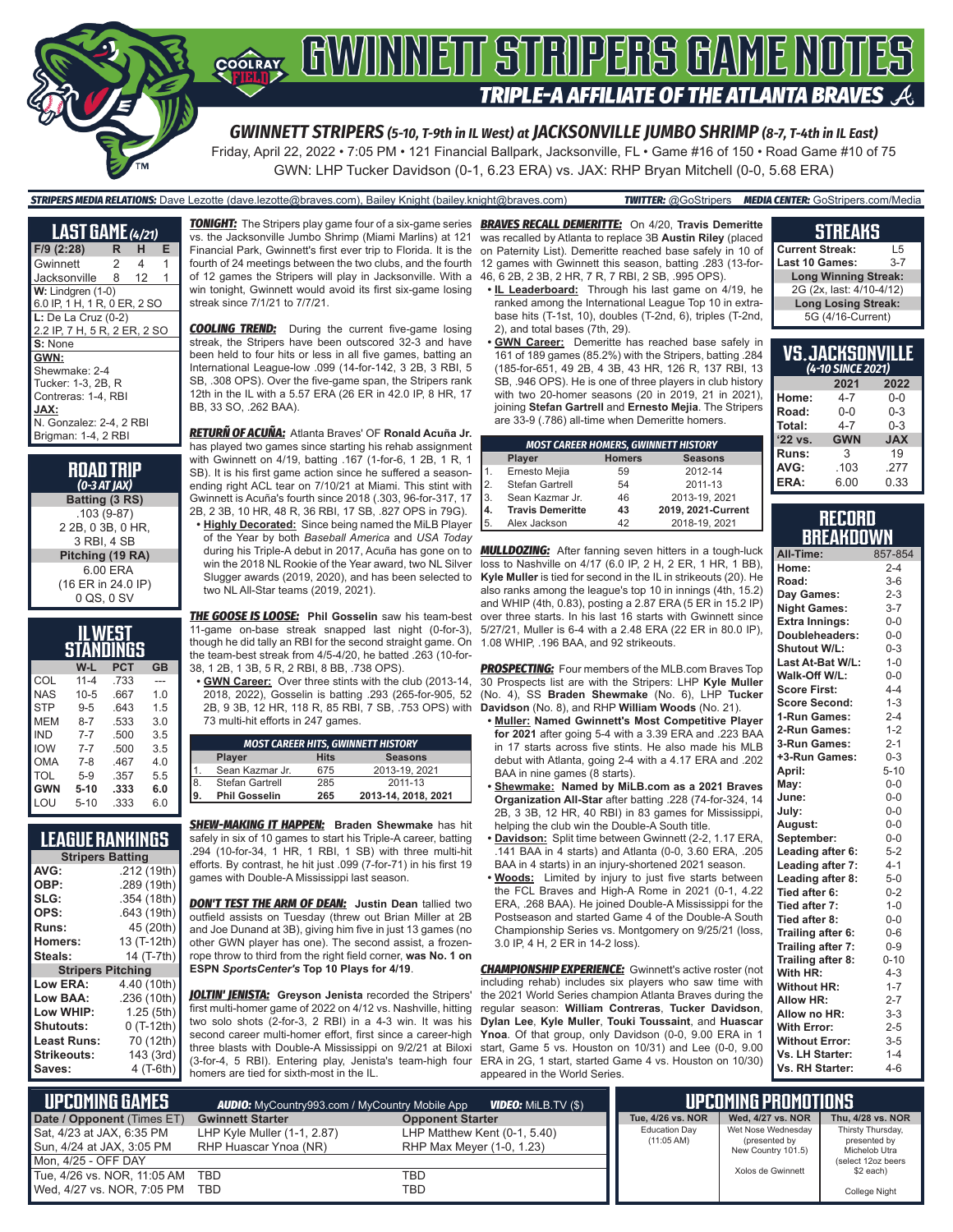



### *FRIDAY, APRIL 22, 2022 AT JACKSONVILLE*

| <b>MANAGER MATT TUIASOSOPO</b>                                                                                                                                                                                                                                                                                                                                                                                                                                                                                                                                                                                                                                                                                                                                | <u>VS.2022 OPPONENTS</u>                                                                                                                                                                                                                                                                                                                                                                                                                                                                                                                                             |
|---------------------------------------------------------------------------------------------------------------------------------------------------------------------------------------------------------------------------------------------------------------------------------------------------------------------------------------------------------------------------------------------------------------------------------------------------------------------------------------------------------------------------------------------------------------------------------------------------------------------------------------------------------------------------------------------------------------------------------------------------------------|----------------------------------------------------------------------------------------------------------------------------------------------------------------------------------------------------------------------------------------------------------------------------------------------------------------------------------------------------------------------------------------------------------------------------------------------------------------------------------------------------------------------------------------------------------------------|
| Matt Tuiasosopo is in his second season as the manager of the Stripers in 2022<br>He was named the seventh manager in Gwinnett history on 3/30/21, making him<br>the first former Gwinnett player to manage the club (played OF/1B from 2016-17)<br>In 2021, he guided the Stripers to a 71-58 record (3rd in Triple-A East Southeast<br>Division)  On 5/4/21 at Charlotte, he became the youngest manager in Gwinnett<br>history (34 years, 11 months, 25 days)  From 7/8/21-9/21/21, his Stripers owned<br>the best record in Triple-A Baseball (45-19, .703)  Began his managerial career<br>with Class-A Rome in 2019, earning Atlanta's Bobby Cox Award for Minor League<br>Manager of the Year  Coached at the Braves' Alternate Training Site in 2020. | Home<br>Road<br><b>Total</b><br>Home<br>Road<br>Total<br><b>IND</b><br>$0-0$<br>$0-0$<br><b>BUF</b><br>$0-0$<br>$0-0$<br>$0-0$<br>$0-0$<br>LOU<br><b>CLT</b><br>$0-0$<br>$0-0$<br>$0-0$<br>$0-0$<br>$0-0$<br>$0 - 0$<br><b>MEM</b><br>$3-3$<br>$3 - 3$<br>$0-0$<br><b>DUR</b><br>$0-0$<br>$0-0$<br>$0-0$<br><b>NAS</b><br>$0-0$<br>$2 - 4$<br>$2 - 4$<br>JAX<br>$0-0$<br>$0 - 3$<br>$0 - 3$<br>LHV<br>$0-0$<br>$0-0$<br>$0-0$<br><b>NOR</b><br>$0 - 0$<br>$0-0$<br>$0-0$<br><b>WEST</b><br>$2 - 4$<br>$3 - 3$<br>$5-7$<br><b>EAST</b><br>$0-0$<br>$0 - 3$<br>$0 - 3$ |
| Tuiasosopo's Managerial Career<br>W-L<br><b>PCT</b><br><b>Playoffs</b><br>Games<br>76-68<br>With Gwinnett (2 Seasons):<br>144<br>.528<br>0<br>MiLB Career (3 Seasons):<br>283<br>.498<br>0<br>141-142                                                                                                                                                                                                                                                                                                                                                                                                                                                                                                                                                         |                                                                                                                                                                                                                                                                                                                                                                                                                                                                                                                                                                      |
| EJECTIONS (O)                                                                                                                                                                                                                                                                                                                                                                                                                                                                                                                                                                                                                                                                                                                                                 | LAST AT-BAT WINS (1)                                                                                                                                                                                                                                                                                                                                                                                                                                                                                                                                                 |
| <b>Umpire</b><br>Player/Coach<br>Date/Inning                                                                                                                                                                                                                                                                                                                                                                                                                                                                                                                                                                                                                                                                                                                  | The Stripers are 1-0 (1.000) in games decided in the last at-bat in 2022.<br><b>Score</b><br>Date/Opponent<br>Game-Winning Play (*=Walk-Off)<br>4/15 vs. Nashville<br>$2-1$ (8th)<br>William Contreras 2-out RBI double                                                                                                                                                                                                                                                                                                                                              |
| <b>TEAM DEFENSE (4TH IN INTERNATIONAL LEAGUE)</b>                                                                                                                                                                                                                                                                                                                                                                                                                                                                                                                                                                                                                                                                                                             |                                                                                                                                                                                                                                                                                                                                                                                                                                                                                                                                                                      |
| <b>PCT</b><br><b>TC</b><br>PO<br>G<br>A<br>Е<br><b>DP</b><br>TP<br>523<br>127<br>.987<br>389<br>15<br>15<br>7<br>0                                                                                                                                                                                                                                                                                                                                                                                                                                                                                                                                                                                                                                            |                                                                                                                                                                                                                                                                                                                                                                                                                                                                                                                                                                      |
| <b>PCT</b><br>W-L<br><b>Catchers</b><br><b>SB</b><br><b>CS</b><br>PB<br><b>ER</b><br>INN.<br><b>ERA</b><br><b>ATT</b><br>Casteel, Ryan<br>$\mathbf 0$<br>5<br>27<br>43.0<br>5.63<br>5<br>.000<br>$\mathbf{1}$<br>$1 - 4$                                                                                                                                                                                                                                                                                                                                                                                                                                                                                                                                      |                                                                                                                                                                                                                                                                                                                                                                                                                                                                                                                                                                      |
| Contreras, William<br>$\mathbf 0$<br>$\overline{7}$<br>.000<br>2<br>24<br>4.15<br>$2 - 4$<br>$\overline{7}$<br>52.0<br>Pabst, Arden<br>0<br>$\mathbf 0$<br>0<br>$\mathbf 0$<br>$\mathbf 0$<br>$0-0$<br>0.0<br>$\sim$<br>$\sim$                                                                                                                                                                                                                                                                                                                                                                                                                                                                                                                                | <b>GWINNETT PLAYERS USED (35 IN 2022)</b><br>Pitchers (19)<br>Position (16)                                                                                                                                                                                                                                                                                                                                                                                                                                                                                          |
| Tromp, Chadwick<br>$\overline{7}$<br>.143<br>0<br>34.0<br>3.18<br>$2 - 2$<br>6<br>$\mathbf{1}$<br>12<br>19<br>18<br>$\mathbf{1}$<br>.053<br>3<br>4.40<br>Total:<br>63<br>129.0<br>$5 - 10$<br><b>Outfield Assists (6):</b><br>Dean (5), Tucker (1)                                                                                                                                                                                                                                                                                                                                                                                                                                                                                                            | Alaniz, R.J.<br>Woods, William<br>Acuña Jr., Ronald<br>Brach, Brad<br>Casteel, Ryan<br>Brennan, Brandon<br>Contreras, William<br>Burrows, Thomas<br>Dean, Justin<br>Cruz, Jesus<br>Demeritte, Travis<br>Davidson, Tucker<br>DeShields, Delino<br>De La Cruz, Jasseel<br>Goins, Ryan<br>Elledge, Seth<br>Gonzalez, Yariel                                                                                                                                                                                                                                             |
| Pitcher Pickoffs (2):<br>Kingham (1), Muller (1)<br><b>Catcher Pickoffs (0):</b>                                                                                                                                                                                                                                                                                                                                                                                                                                                                                                                                                                                                                                                                              | Johnstone, Connor<br>Gosselin, Phil<br>Kingham, Nolan<br>Jenista, Greyson<br>Lee, Dylan<br>Nogowski, John                                                                                                                                                                                                                                                                                                                                                                                                                                                            |
| <b>STARTS</b><br><b>By Batting Order</b><br>DeShields (7), Gosselin (6), Acuña Jr. (2)<br>1:<br>Gosselin (6), Tucker (3), Valaika (3), Goins (2), Shewmake (1)<br>Demeritte (12), Valaika (2), Tucker (1)<br>3:<br>Nogowski (6), Valaika (4), Contreras (3), Tucker (2)<br>4:                                                                                                                                                                                                                                                                                                                                                                                                                                                                                 | Muller, Kyle<br>Pabst, Arden<br>Sittinger, Brandyn<br>Shewmake, Braden<br>Stephens, Jackson<br>Tromp, Chadwick<br>Tonkin, Michael<br>Tucker, Preston<br>Toussaint, Touki<br>Valaika, Pat<br>Vincent, Nick<br>Winans, Allan<br>Italics = Player no longer in Braves organization                                                                                                                                                                                                                                                                                      |
| Contreras (5), Y. Gonzalez (3), Valaika (3), Nogowski (2), Jenista (1), Tucker (1)<br>5:<br>Shewmake (8), Jenista (2), Nogowski (2), Goins (1), Tucker (1), Valaika (1)<br>6:                                                                                                                                                                                                                                                                                                                                                                                                                                                                                                                                                                                 |                                                                                                                                                                                                                                                                                                                                                                                                                                                                                                                                                                      |
| Goins (3), DeShields (2), Y. Gonzalez (2), Jenista (2), Nogowski (2), Tromp (2),<br>7:<br>Casteel (1), Tucker (1)                                                                                                                                                                                                                                                                                                                                                                                                                                                                                                                                                                                                                                             | <b>BASS-LANTA</b><br>Three players have played for both Gwinnett and Atlanta in 2022:                                                                                                                                                                                                                                                                                                                                                                                                                                                                                |
| Casteel (4), Jenista (4), Y. Gonzalez (3), Tromp (2), Goins (1), Pabst (1)<br>8:<br>Dean (10), Goins (3), Y. Gonzalez (2)<br>9:                                                                                                                                                                                                                                                                                                                                                                                                                                                                                                                                                                                                                               | Contreras, William (C)<br>Davidson, Tucker (LHP)                                                                                                                                                                                                                                                                                                                                                                                                                                                                                                                     |
| <b>By Position</b><br>Contreras (6), Casteel (5), Tromp (4)<br>C:<br>Nogowski (12), Jenista (3)<br>1B:<br>Valaika (8), Goins (5), Gosselin (2)<br>2B:<br>3B: Y. Gonzalez (9), Gosselin (4), Valaika (2)<br>SS: Shewmake (9), Goins (5), Valaika (1)<br>LF: Tucker (6), Demeritte (3), Gosselin (3), Jenista (2), Dean (1)<br>CF: DeShields (8), Dean (7)<br>RF: Demeritte (8), Jenista (3), Dean (2), Acuña Jr. (1), Contreras (1)                                                                                                                                                                                                                                                                                                                            | Stephens, Jackson (RHP)                                                                                                                                                                                                                                                                                                                                                                                                                                                                                                                                              |
| DH: Tucker (3), Gosselin (2), Valaika (2), Acuña Jr. (1), Contreras (1), DeShields (1),<br>Demeritte (1), Y. Gonzalez (1), Jenista (1), Nogowski (1), Pabst (1)                                                                                                                                                                                                                                                                                                                                                                                                                                                                                                                                                                                               | <b>ATLANTA BRAVES REHAB ASSIGNMENTS (1 IN 2022)</b>                                                                                                                                                                                                                                                                                                                                                                                                                                                                                                                  |
|                                                                                                                                                                                                                                                                                                                                                                                                                                                                                                                                                                                                                                                                                                                                                               | Injury (IL Date)<br><b>Rehab Dates</b><br>Player<br>Right ACL Tear (7/11/21)<br>Ronald Acuña Jr. (OF)<br>4/19-Current                                                                                                                                                                                                                                                                                                                                                                                                                                                |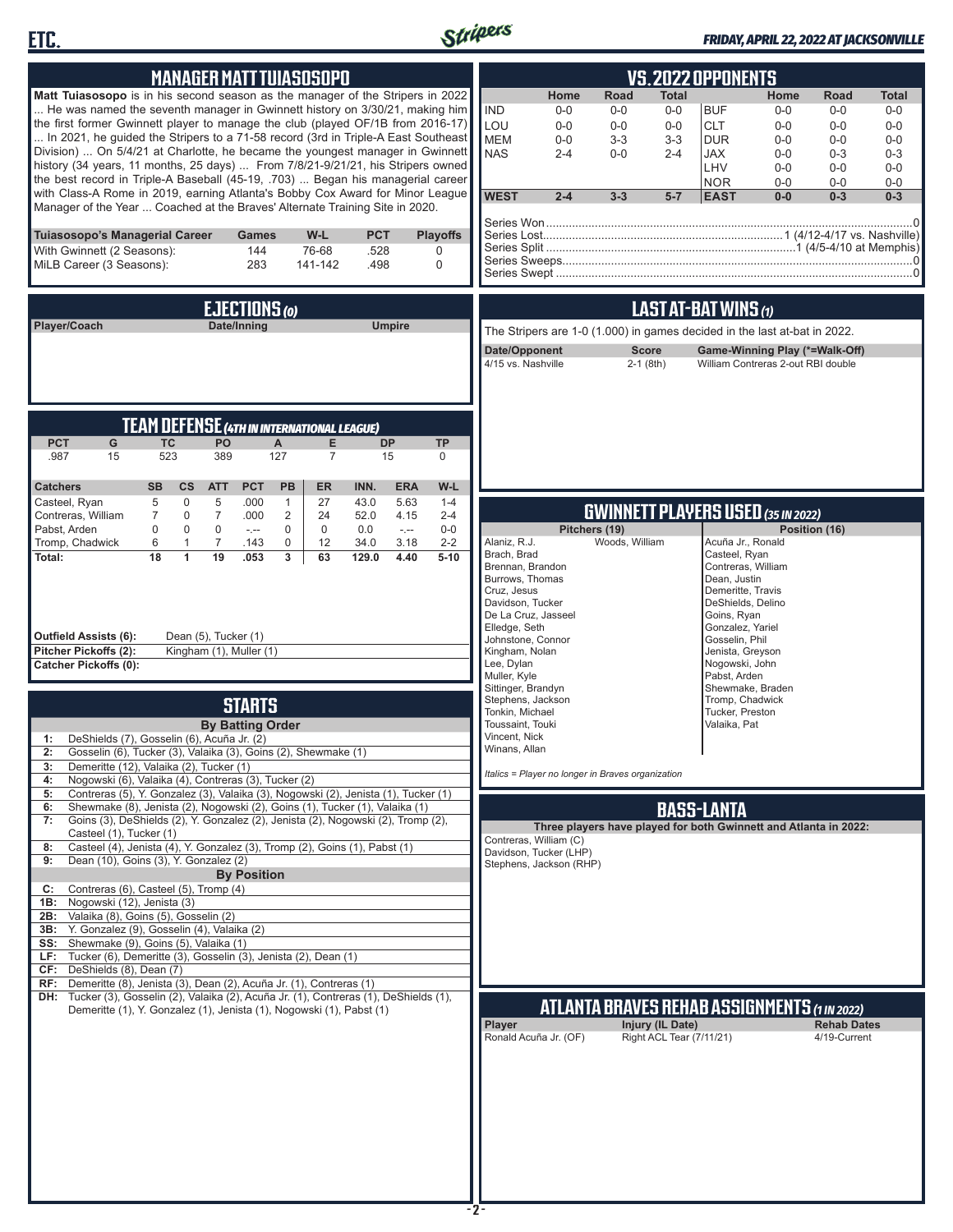### **STARTING PITCHER**



**ON BRAVES 40-MAN ROSTER**

### *FRIDAY, APRIL 22, 2022 AT JACKSONVILLE*

# **22****TUCKER DAVIDSON**

|      |              | 1744 TULNEN DAVIDƏDIY                                              | <b>BIO ON PAGE 38 OF MEDIA GUIDE</b> |
|------|--------------|--------------------------------------------------------------------|--------------------------------------|
| B/T: | $\mathbf{1}$ | <b>BORN:</b> 3/25/96 in Amarillo, TX (age 26)                      |                                      |
| HT:  | հ-2          | <b>ACQUIRED:</b> Braves' 19th Round Pick in 2016 June draft out of |                                      |
| WT:  | 215          | Midland College (Midland, TX).                                     |                                      |

*TONIGHT'S START:* **Tucker Davidson** makes his second Triple-A start of the year in game four of a six-game series at Jacksonville ... It is his 10th career start with Gwinnett (3-4, 2.33 ERA, .220 BAA since 2019) ... Makes his fifth career Triple-A road start (1-1, 1.23 ERA, .162 BAA) ... Makes his second career start at 121 Financial Ballpark, first at the Triple-A level (started for Double-A Mississippi on 7/13/19, ND, 1.0 IP, 2 H, 2 R, 2 ER, 3 BB, 1 SO).

**PROSPECTING:** Davidson is currently ranked the Atlanta Braves' No. 8 prospect by MLB.com. He is the third-highest ranked prospect on Gwinnett's active roster, following LHP **Kyle Muller** (No. 4) and SS **Braden Shewmake** (No. 6).

*2022 WITH ATLANTA:* Made the Atlanta Braves' Opening Day roster for the first time in his career ... Pitched once in relief, 4/11 vs. Washington (2.2 IP, 5 H, 5 ER, 1 HB, 2 BB, 2 SO in 11-2 loss) ... Optioned to Gwinnett on 4/12.

*2022 SPRING TRAINING:* Appeared in two Spring Training games (1 start) for Atlanta, going 0-0 with a 3.60 ERA (2 ER in 5.0 IP), 0.80 WHIP, and .211 BAA.

*2021 REGULAR SEASON:* Over three stints with Gwinnett, went 2-2 with a 1.17 ERA and .141 BAA in four starts ... Opened with the Stripers, going 2-0 with a 0.64 ERA in two starts from 5/7-5/12 ... Recalled by Atlanta on 5/17 and made his second career MLB start on 5/18 vs. the New York Mets (ND, 6.0 IP, 5 H, 3 ER, 1 BB, 5 SO) ... Optioned back to Gwinnett on 5/19 ... Made one start on 5/23 at Nashville before being recalled again on 6/3 ... In three June starts for Atlanta, went 0-0 with a 3.21 ERA ... Did not allow a run over 11.2 innings from 6/3-6/9 ... Placed on the Braves' 10-day Injured List on 6/16 (left forearm inflammation) ... Transferred to the 60-day IL on 6/24 ... Joined Gwinnett on a rehab assignment on 10/3 and started the Stripers' season finale vs. Jacksonville (loss, 3.0 IP, 3 H, 1 ER, 1 BB, 5 SO in 4-0 loss).

*2021 POSTSEASON:* Added to Atlanta's World Series roster (replacing injured RHP **Charlie Morton**) on 10/27 ... Started Game 5 vs. Houston on 10/31/21, his MLB Postseason debut (ND, 2.0 IP, 2 H, 4 R, 2 ER, 3 BB, 1 SO) ... Exited with a 4-2 lead, but the Braves went on to lose 9-5 to send the Series back to Houston.

| <b>DAVIDSON'S 2022 STATS</b> |         |            |       |       |     |           |           |     |            |
|------------------------------|---------|------------|-------|-------|-----|-----------|-----------|-----|------------|
| Team                         | W-L     | <b>ERA</b> | G/GS  | ΙP    | ER  | <b>HR</b> | <b>BB</b> | so  | <b>BAA</b> |
| ATLANTA (MLB)                | 0-0     | 16.88      | 1/0   | 22    | b   |           |           |     | .385       |
| Gwinnett (AAA)               | በ-1     | 6.23       | 1/1   |       |     |           |           | 5   | .300       |
| MiLB Career:                 | 22-27   | 2.80       | 96/67 | 408.2 | 127 | 19        | 153       | 399 | .247       |
| <b>IMLB Career:</b>          | $0 - 1$ | 5.55       | 6/5   | 24 1  | 15  |           | 14        | 22  | .242       |

| DAVIDSON'S 2022 SPLITS (WITH GWINNETT) |                       |           |                    |  |  |  |  |  |  |  |
|----------------------------------------|-----------------------|-----------|--------------------|--|--|--|--|--|--|--|
| Home:                                  | 0-1, 6.23 ERA (1G)    | Road:     | 0-0, -.-- ERA (0G) |  |  |  |  |  |  |  |
| Day:                                   | 0-0, -.-- ERA (0G)    | Night:    | 0-1, 6.23 ERA (1G) |  |  |  |  |  |  |  |
| Starter:                               | $0-1$ , 6.23 ERA (1G) | Reliever: | 0-0, -.-- ERA (0G) |  |  |  |  |  |  |  |
| Vs. LHB:                               | .222 BAA, 0 HR        | Vs. RHB:  | .364 BAA, 2 HR     |  |  |  |  |  |  |  |

|         | DAVIDSON VS. JACKSONVILLE (AAA) |                          |  |    |     |  |    |           |    |      |  |
|---------|---------------------------------|--------------------------|--|----|-----|--|----|-----------|----|------|--|
|         | W-L                             | ERA                      |  | GS | IP  |  | ER | <b>HR</b> | BB | so I |  |
| 12021:  | $0 - 1$                         | 3.00                     |  |    | 3.0 |  |    |           |    |      |  |
| 12022:  | $0-0$                           | $\overline{\phantom{a}}$ |  |    | 0.0 |  |    |           |    |      |  |
| Career: | $0 - 1$                         | 3.00                     |  |    | 3.0 |  |    |           |    |      |  |

|             | <b>DAVIDSON'S HIGHS &amp; LOWS</b> |                                      |  |  |  |  |  |  |  |  |  |
|-------------|------------------------------------|--------------------------------------|--|--|--|--|--|--|--|--|--|
|             | <b>Season</b>                      | Career (MiLB and MLB)                |  |  |  |  |  |  |  |  |  |
| IP:         | 4.1 (4/16 vs. NAS)                 | 8.0 (2x, last: 7/18/19, MIS vs. PNS) |  |  |  |  |  |  |  |  |  |
| Iso:        | 5 (4/16 vs. NAS)                   | 10 (6/13/19, MIS vs. MOB)            |  |  |  |  |  |  |  |  |  |
| BB:         | 2 (2x, last: 4/16 vs. NAS)         | 6 (8/3/18, FLA @ FTM)                |  |  |  |  |  |  |  |  |  |
| Iн:         | 6 (4/16 vs. NAS)                   | 10 (7/17/18, FLA @ DUN)              |  |  |  |  |  |  |  |  |  |
| ER:         | 5 (4/11, ATL vs. WAS)              | 8 (7/24/18, FLA vs. CHA)             |  |  |  |  |  |  |  |  |  |
| Low-Hit CG: | None                               | None                                 |  |  |  |  |  |  |  |  |  |
| Low-ER CG:  | None                               | None                                 |  |  |  |  |  |  |  |  |  |

#### *DAVIDSON'S CAREER ACCOLADES*

**2019:** Southern League Midseason All-Star ... Southern League Postseason All-Star ... Double-A Mississippi co-Pitcher of the Year ... *Baseball America* Double-A All-Star ... MiLB.com Atlanta Braves Organization All-Star ... **2021:** World Series Champion.

| DAVIDSON'S 2022 STARTS (ALL LEVELS) |                                     |                                |  |  |  |  |  |  |  |       |                |              |              |                                                 |
|-------------------------------------|-------------------------------------|--------------------------------|--|--|--|--|--|--|--|-------|----------------|--------------|--------------|-------------------------------------------------|
| $\blacksquare$ Team                 | Date/Opp.                           | Result IP H R ER HR BB SO NP-S |  |  |  |  |  |  |  |       | <b>Catcher</b> | Opp. Starter | <b>Final</b> | <b>Notes</b>                                    |
| I GWN                               | 4/16 vs. NAS L. 0-1 4.1 6 5 3 2 2 5 |                                |  |  |  |  |  |  |  | 74-43 | Contreras      | Ethan Small  |              | L. 10-0 First time allowing 2 HR with Gwinnett. |
|                                     |                                     |                                |  |  |  |  |  |  |  |       |                |              |              |                                                 |

|                     | <b>STRIPERS STARTING PITCHERS (8 IN 2022)</b> |            |    |    |         |                             |                            |                                                    |  |  |  |  |  |
|---------------------|-----------------------------------------------|------------|----|----|---------|-----------------------------|----------------------------|----------------------------------------------------|--|--|--|--|--|
| <b>Pitcher</b>      | W-L                                           | <b>ERA</b> | GS | QS |         | <b>Team W-L Run Support</b> | <b>Last Gwinnett Start</b> | <b>Final Line</b>                                  |  |  |  |  |  |
| Davidson, Tucker    | $0 - 1$                                       | 6.23       |    |    | $0 - 1$ | $0.00$ RPG $(0$ Tot.)       | $4/16$ vs. NAS (L)         | 4.1 IP, 6 H, 5 R, 3 ER, 2 BB, 5 SO, 2 HR (74p/43s) |  |  |  |  |  |
| De La Cruz, Jasseel | $0 - 2$                                       | 8.22       |    |    | $0 - 3$ | 2.33 RPG (7 Tot.)           | 4/21 at JAX $(L)$          | 2.2 IP, 7 H, 5 R, 2 ER, 2 BB, 2 SO (53p/34s)       |  |  |  |  |  |
| Johnstone, Connor   | $0 - 0$                                       | 0.00       |    |    | $0 - 1$ | $0.00$ RPG $(0$ Tot.)       | 4/19 at JAX (ND)           | 5.0 IP, 1 H, 0 R, 2 BB, 0 SO (42p/24s)             |  |  |  |  |  |
| Muller, Kyle        | 1-1                                           | 2.87       |    |    | $1 - 2$ | 2.33 RPG (7 Tot.)           | $4/17$ vs. NAS (L)         | 6.0 IP, 2 H, 2 R, 2 ER, 1 BB, 7 SO, 1 HR (91p/56s) |  |  |  |  |  |
| Stephens, Jackson   | $1 - 0$                                       | 3.00       |    |    | $1 - 0$ | 4.00 RPG (4 Tot.)           | 4/7 at MEM (W)             | 6.0 IP, 4 H, 2 R, 2 ER, 0 BB, 7 SO (71p/52s)       |  |  |  |  |  |
| Toussaint, Touki    | $0-0$                                         | 2.08       |    |    | $2 - 0$ | 3.50 RPG (7 Tot.)           | 4/12 vs. NAS (ND)          | 4.0 IP, 4 H, 1 R, 1 ER, 3 BB, 8 SO (80p/48s)       |  |  |  |  |  |
| Vincent, Nick       | $0-0$                                         | 0.00       |    |    | $1 - 0$ | $0.00$ RPG $(0$ Tot.)       | 4/15 vs. NAS (ND)          | 2.0 IP, 1 H, 0 R, 1 BB, 4 SO (41p/25s)             |  |  |  |  |  |
| Winans, Allan       | $0 - 1$                                       | 6.55       |    |    | $0 - 3$ | 2.67 RPG (8 Tot.)           | 4/20 at JAX $(L)$          | 2.1 IP, 4 H, 6 R, 6 ER, 2 BB, 3 SO, 2 HR (59p/35s) |  |  |  |  |  |
| Total:              | $2 - 5$                                       | 4.03       | 15 |    | 5-10    | 2.20 RPG (33 Tot.)          |                            |                                                    |  |  |  |  |  |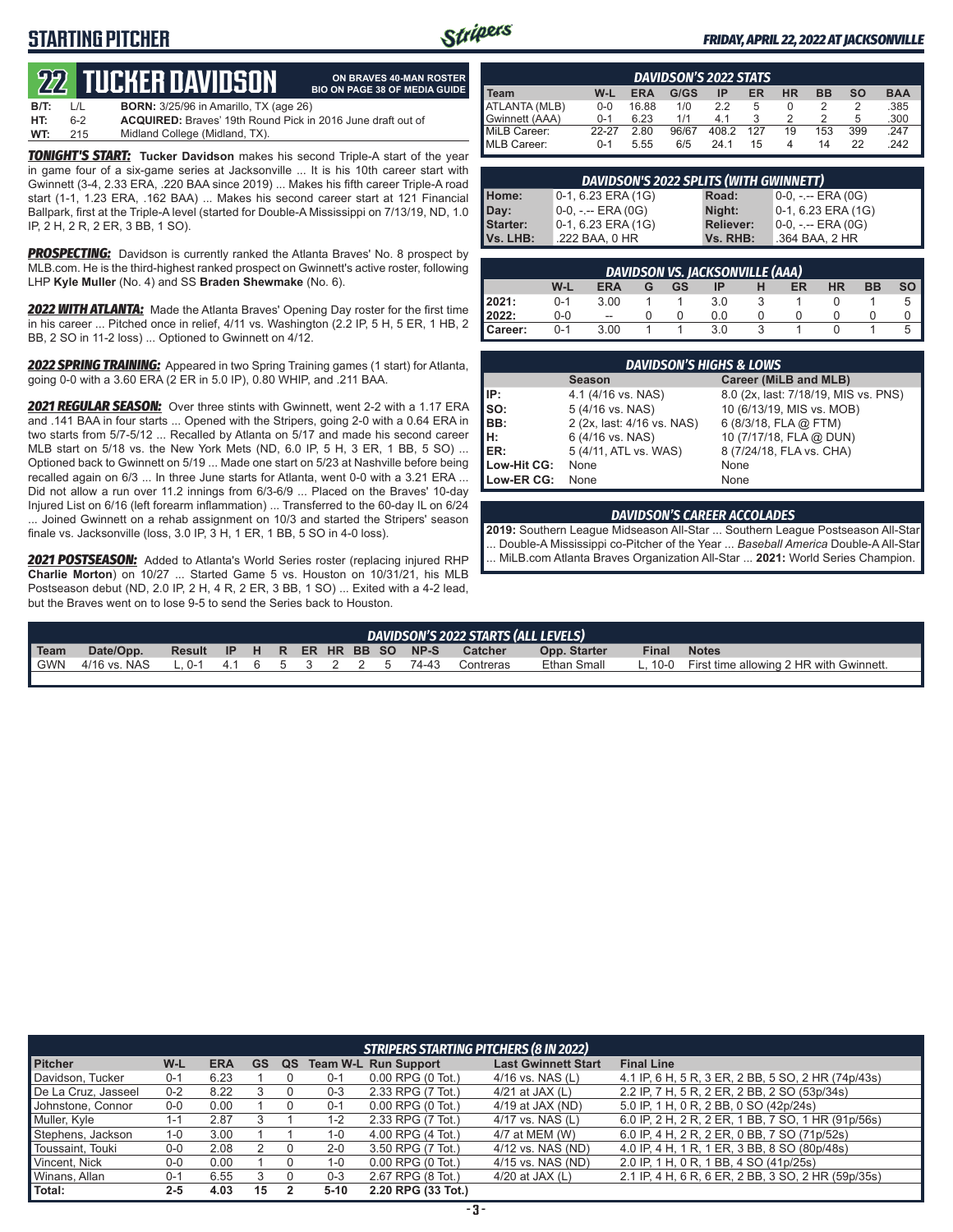### **BULLPEN**



#### *FRIDAY, APRIL 22, 2022 AT JACKSONVILLE*

| <b>STRIPERS PITCHING BREAKDOWN</b>                                                 |          |            |       |    |    |           |    |           |            |  |  |
|------------------------------------------------------------------------------------|----------|------------|-------|----|----|-----------|----|-----------|------------|--|--|
|                                                                                    | W-L      | <b>ERA</b> | IP    | R  | ER | <b>HR</b> | BB | <b>SO</b> | <b>BAA</b> |  |  |
| Starters:                                                                          | $2 - 5$  | 4.03       | 60.1  | 32 | 27 |           | 23 | 69        | .223       |  |  |
| Relievers:                                                                         | $3 - 5$  | 4.85       | 68.2  | 38 | 37 | 10        | 24 | 74        | .247       |  |  |
| Total:                                                                             | $5 - 10$ | 4.40       | 129.0 | 70 | 63 | 17        | 47 | 143       | .236       |  |  |
| <b>Saves/Opp:</b> 4/7 (57.1%) <b>Holds: 7 IR/Scored:</b> 21/2 (9.5%)               |          |            |       |    |    |           |    |           |            |  |  |
| <b>CG/SHO: 0/0</b><br><b>BB/9.0 IP Ratio: 3.28</b><br><b>SO/9.0 IP Ratio: 9.98</b> |          |            |       |    |    |           |    |           |            |  |  |

### **32 R.J. ALANIZ** *- RHP - 30 YRS - McALLEN, TX*

*RELIEF W/GWN:*0-0, 4.26 ERA in 5G *START W/GWN:*0-0, -.-- ERA in 0G *GF:*2 *HOLDS:*0 *SAVES:*1/1 *IR/SCORED:*1/0 *SCORELESS STREAK:*1G (1.0 IP)

- *LAST OUTING:*4/21 at JAX (1.0 IP, 0 H, 0 R, 1 BB, 2 SO, 17p/11s)
- **• 2022: 4/7 at MEM:** Earned a save in his Gwinnett debut (1.0 IP, 0 H, 0 R, 1 SO), finishing off a 5-2 win.
- **• 2022 Spring Training:** 0-0, 9.00 ERA, .400 BAA in 1G with Atlanta.
- **• 2021:** Pitched for both Triple-A Louisville (1-3, 3.46 ERA, .286 BAA, 1 SV in 33G) and Cincinnati (0-0, 3.38 ERA, .111 BAA in 3G).
- **• Triple-A Stops:** Prior to joining Gwinnett, has pitched for Toledo (DET) from 2016- 17, Durham (TB) in 2018, Tacoma (SEA) in 2019, and Louisville (CIN) from 2019- 21 ... Was a part of Durham's Governors' Cup championship team in 2018.
- **• MLB Career:** 1-0, 8.35 ERA, .278 BAA, 0 SV in 15G (0 starts) with Seattle (2019) and Cincinnati (2019, 2021).
- **• Acquired:** MiLB FA (3/20/22) ... Originally signed by the Houston Astros as a nondrafted free agent (8/14/09).

### **53 BRAD BRACH** *- RHP - 36 YRS - FREEHOLD, NJ*

*RELIEF W/GWN:*1-0, 2.70 ERA in 5G *START W/GWN:*0-0, -.-- ERA in 0G *GF:*4 *HOLDS:*0 *SAVES:*1/1 *IR/SCORED:*2/0 *SCORELESS STREAK:*2G (2.2 IP)

- *LAST OUTING:*4/20 at JAX (1.2 IP, 1 H, 0 R, 0 BB, 2 SO, 24p/17s)
- **• 2022: 4/12 vs. NAS:** On his 36th birthday, earned 1st save with Gwinnett, closing out 4-3 win (1.0 IP, 3 H, 2 ER, 1 BB).
- **• 2022 Spring Training:** 1-0, 0.00 ERA, .250 BAA in 1G with Atlanta.
- **• 2021:** In 35G with Cincinnati, was 1-2 with a 6.30 ERA, .254 BAA, and 1 save ... Also logged 8G with Triple-A Louisville (0-0, 0.00 ERA, 0 ER in 8.2 IP, 15 SO).
- **• Triple-A Stops:** Prior to joining Gwinnett, has pitched for Tucson (SD) from 2011- 13, Norfolk (BAL) in 2014, and Louisville (CIN) in 2021.
- **• MLB Career:** 38-29, 3.55 ERA, .232 BAA, 34 SV in 531G (0 starts) with San Diego (2011-13), Baltimore (2014-18), Atlanta (2018), Chicago Cubs (2019), New York Mets (2019-20), and Cincinnati (2021) ... Pitched in the MLB Postseason for Baltimore (2014, 2016) and Atlanta (2018).
- **• Acquired:** MiLB FA (3/19/22) ... Originally the San Diego Padres' 42nd-round pick in 2008 out of Monmouth University (West Long Branch, NJ).

# **57 BRANDON BRENNAN** *- RHP - 30 YRS - MISSION VIEJO, CA*

*RELIEF W/GWN:*0-1, 23.14 ERA in 5G *START W/GWN:*0-0, -.-- ERA in 0G

*GF:*0 *HOLDS:*1 *SAVES:*0/0 *IR/SCORED:*0/0 *SCORELESS STREAK:*-1G *LAST OUTING:*4/20 at JAX (1.1 IP, 3 H, 3 R, 3 ER, 2 BB, 0 SO, 1 HR, 39p/19s)

- **• 2022 Spring Training:** 0-0, 20.25 ERA, .429 BAA in 2G with Atlanta.
- **• 2021:** Made 32 relief appearances with Triple-A Worcester (Red Sox), going 1-2 with a 5.97 ERA, .293 BAA, and 1 save (1-for-4) ... Also made 1 MLB appearance with Boston, tossing 3.0 scoreless IP on 6/12 vs. Toronto.
- **• Triple-A Stops:** Prior to joining Gwinnett, has pitched for Charlotte (CWS) from 2017-18, Tacoma (SEA) in 2019, and Worcester (BOS) in 2021.
- **• MLB Career:** 3-6, 4.21 ERA, .214 BAA, 0 SV in 55G (0 starts) with Seattle (2019- 20) and Boston (2021).
- **• Acquired:** MiLB FA (3/10/22) ... Originally the Chicago White Sox' 4th-round pick in 2012 out of Orange Coast College (Costa Mesa, CA).

### **49 THOMAS BURROWS** *- LHP - 27 YRS - FLORENCE, AL*

*RELIEF W/GWN:*1-0, 4.76 ERA in 5G *START W/GWN:*0-0, -.-- ERA in 0G

*GF:*0 *HOLDS:*1 *SAVES:*0/2 *IR/SCORED:*4/0 *SCORELESS STREAK:*1G (1.1 IP)

- *LAST OUTING:*4/21 at JAX (1.1 IP, 0 H, 0 R, 0 BB, 1 SO, 13p/9s) **• 2022: 4/6 at MEM:** Struck out his lone batter faced (Nolan Gorman), stranding 3
- inherited runners and earning his first win of the year. **• GWN Career:** 5-2, 3.63 ERA (36 ER in 89.1 IP), 6 SV in 67G (1 start) since 2019.
- **• 2022 Spring Training:** 0-0, 0.00 ERA, .000 BAA in 1G with Atlanta.
- **• 2021:** Spent entire year with Gwinnett, going 3-1 with a 2.64 ERA, .176 BAA, and 0 saves (0-for-1) in 35G (1 start) ... Led team in relief strikeouts (65).
- **• MLB Career:** Has yet to make his Major League debut.
- **• Acquired:** Via trade with Seattle (1/11/17) ... Originally the Seattle Mariners' 4thround pick in 2016 out of the University of Alabama.

| <b>PITCHING SPLITS</b> |            |           |            | <b>PITCHING BY MONTH</b> |            |           |                  |           |            |  |  |  |
|------------------------|------------|-----------|------------|--------------------------|------------|-----------|------------------|-----------|------------|--|--|--|
|                        | <b>BAA</b> | <b>HR</b> |            | W-L                      | <b>ERA</b> | <b>HR</b> | <b>BB</b>        | <b>SO</b> | <b>BAA</b> |  |  |  |
| Vs. RHB:               | .206       | 10        | April:     | $5 - 10$                 | 4.40       |           | 47               | 143       | .236       |  |  |  |
| Vs. LHB:               | .277       |           | May:       | $0 - 0$                  |            |           |                  | 0         | ---        |  |  |  |
| <b>Bases Empty:</b>    | .209       |           | June:      | $0 - 0$                  |            |           |                  | 0         | ---        |  |  |  |
| <b>Runners On:</b>     | .272       |           | July:      | $0 - 0$                  |            |           | $\left( \right)$ | 0         | ---        |  |  |  |
| <b>RISP:</b>           | .296       | 9         | August:    | $0 - 0$                  |            |           |                  | 0         | ---        |  |  |  |
| Loaded:                | .200       | 0         | September: | $0 - 0$                  |            |           |                  | 0         | ---        |  |  |  |

# **48 JESUS CRUZ** *- RHP - 27 YRS - SALINAS DE HIDALGO, MEXICO*

*RELIEF W/GWN:*0-0, 4.50 ERA in 2G *START W/GWN:*0-0, -.-- ERA in 0G *GF:*1 *HOLDS:*0 *SAVES:*0/0 *IR/SCORED:*5/2 *SCORELESS STREAK:*1G (0.1 IP)

*LAST OUTING:*4/16 vs. NAS (1.2 IP, 2 H, 1 R, 1 ER, 0 BB, 2 SO, 1 HR, 27p/18s)

- **• 2022 Spring Training:** Did not pitch in St. Louis's Major League camp ... Released by the Cardinals on 3/30.
- **• 2021:** Logged 37 relief appearances with Triple-A Memphis, going 0-3 with a 3.06 ERA, .223 BAA, and 3 SV (3-for-5) ... Pitched for Aguilas de Mexicali in the Mexican Pacific Winter League (0-1, 2.66 ERA in 21G).
- **• Triple-A Stops:** Prior to joining Gwinnett, pitched for Memphis (STL) in 2019 and 2021 ... Combined to go 6-10 with a 5.42 ERA, .246 BAA, and 3 SV in 100G.
- **• MLB Career:** 0-0, 18.00 ERA, .600 BAA, 0 SV in 1G (0 starts) with St. Louis (2020). **• Acquired:** MiLB FA (4/6/22) ... Originally signed by the St. Louis Cardinals as a non-drafted free agent (7/2/17).

### **55 SETH ELLEDGE** *- RHP - 25 YRS - DALLAS, TX*

| <b>RELIEF W/GWN: 0-1, 3.86 ERA in 4G</b> | <b>START W/GWN: 0-0, -.-- ERA in 0G</b>                                                   |
|------------------------------------------|-------------------------------------------------------------------------------------------|
| GF: 1                                    | <b>HOLDS: 1 SAVES: 0/0 IR/SCORED: 2/0 SCORELESS STREAK: -1G</b>                           |
|                                          | <b>LAST OUTING:</b> 4/19 at JAX (loss, 1.0 IP, 2 H, 2 R, 2 ER, 0 BB, 0 SO, 1 HBP, 16p/8s) |

- **• 2022 Spring Training:** Did not pitch for an MLB team this Spring. **• 2021:** Pitched for both Triple-A Memphis (2-2, 6.56 ERA, .299 BAA, 2 SV in 30G)
- and St. Louis (0-0, 4.63 ERA, .302 BAA, 0 SV in 11G). **• Triple-A Stops:** Prior to joining Gwinnett, has pitched for Memphis (STL) from 2019-21 (5-3, 5.66 ERA, .270 BAA, 2 SV in 51G) ... Also appeared for the Redbirds in the 2018 PCL Playoffs (0-0, 0.00 ERA in 1G).
- **• MLB Career:** 1-0, 4.63 ERA, .282 BAA, 0 SV in 23G with St. Louis (2020-21).
- **• Acquired:** MiLB FA (3/30/22) ... Originally the Seattle Mariners' 4th-round pick in 2017 out of Dallas Baptist University (TX).

### **51 CONNOR JOHNSTONE** *- RHP - 27 YRS - SAN DIEGO, CA*

*RELIEF W/GWN:*0-0, 1.69 ERA in 3G *START W/GWN:*0-0, 0.00 ERA in 1G *GF:*0 *HOLDS:*1 *SAVES:*0/0 *IR/SCORED:*0/0 *SCORELESS STREAK:*1G (5.0 IP)

- *LAST OUTING:*4/19 at JAX (start, ND, 5.0 IP, 1 H, 0 R, 2 BB, 0 SO, 42p/24s)
- **• 2022: 4/19 at JAX:** In his first spot start of the year, needed just 42 pitches to get through 5.0 IP (1 H, 0 R, 2 BB, 0 SO) in a no-decision.
- **• GWN Career:** 7-8, 4.45 ERA (59 ER in 119.1 IP), 0 SV in 49G since 2018 ... Of his 21 career Triple-A starts, 16 came in 2021.
- **• 2022 Spring Training:** 0-0, 0.00 ERA, .000 BAA, 1 SV in 1G with Atlanta.
- **• 2021:** Spent the full year with Gwinnett, going 3-8 with a 4.84 ERA and .258 BAA in 33G (16 starts) ... Was 2-0 with a 2.36 ERA and .191 BAA in 17 relief outings.
- **• MLB Career:** Has yet to make his Major League debut.
- **• Acquired:** Braves' 21st-round pick in 2017 out of Wake Forest University.
- **• Local Product:** Played baseball at Roswell High School (Roswell, GA).

### **39 NOLAN KINGHAM** *- RHP - 25 YRS - LAS VEGAS, NV*

|       | <b>RELIEF W/GWN: 0-0.0.00 ERA in 5G</b> | <b>START W/GWN: <math>0-0</math>.</b> -.-- ERA in $0G$                  |
|-------|-----------------------------------------|-------------------------------------------------------------------------|
| GF: 0 |                                         | <b>HOLDS: 0 SAVES: 0/0 IR/SCORED: 3/0 SCORELESS STREAK: 5G (9.1 IP)</b> |
|       |                                         |                                                                         |

- *LAST OUTING:*4/20 at JAX (1.2 IP, 1 H, 0 R, 1 BB, 2 SO, 35p/23s)
- **• 2022:** Enters play riding a team-best 9.1-inning scoreless streak over 5G since 4/5 (3 H, 1 BB, 8 SO, .103 BAA).
- **• GWN Career:** 0-5, 7.68 ERA (33 ER in 38.2 IP), 0 SV in 12G (6 starts) since 2021.
- **• 2022 Spring Training:** 0-0, 0.00 ERA, .000 BAA, 1 SV in 1G with Atlanta.
- **• 2021:** Pitched for both Double-A Mississippi (6-1, 2.08 ERA, .225 BAA, 2 SV in 12G) and Gwinnett (0-5, 10.13 ERA, .365 BAA in 7G) ... Named Double-A South Pitcher of the Month for June (3-0, 0.83 ERA, 0.83 WHIP, .193 BAA in 5 starts) ... Served as the M-Braves' closer during the Double-A South Championship Series, going 3-for-3 in save chances (2.1 IP, 1 H, 0 R, 0 BB, 2 SO) ... Got the final 3 outs of Mississippi's 2-1 win over Montgomery in Game 5, clinching the title.
- **• MLB Career:** Has yet to make his Major League debut.
- **• Acquired:** Braves' 12th-round pick in 2018 out of the University of Texas.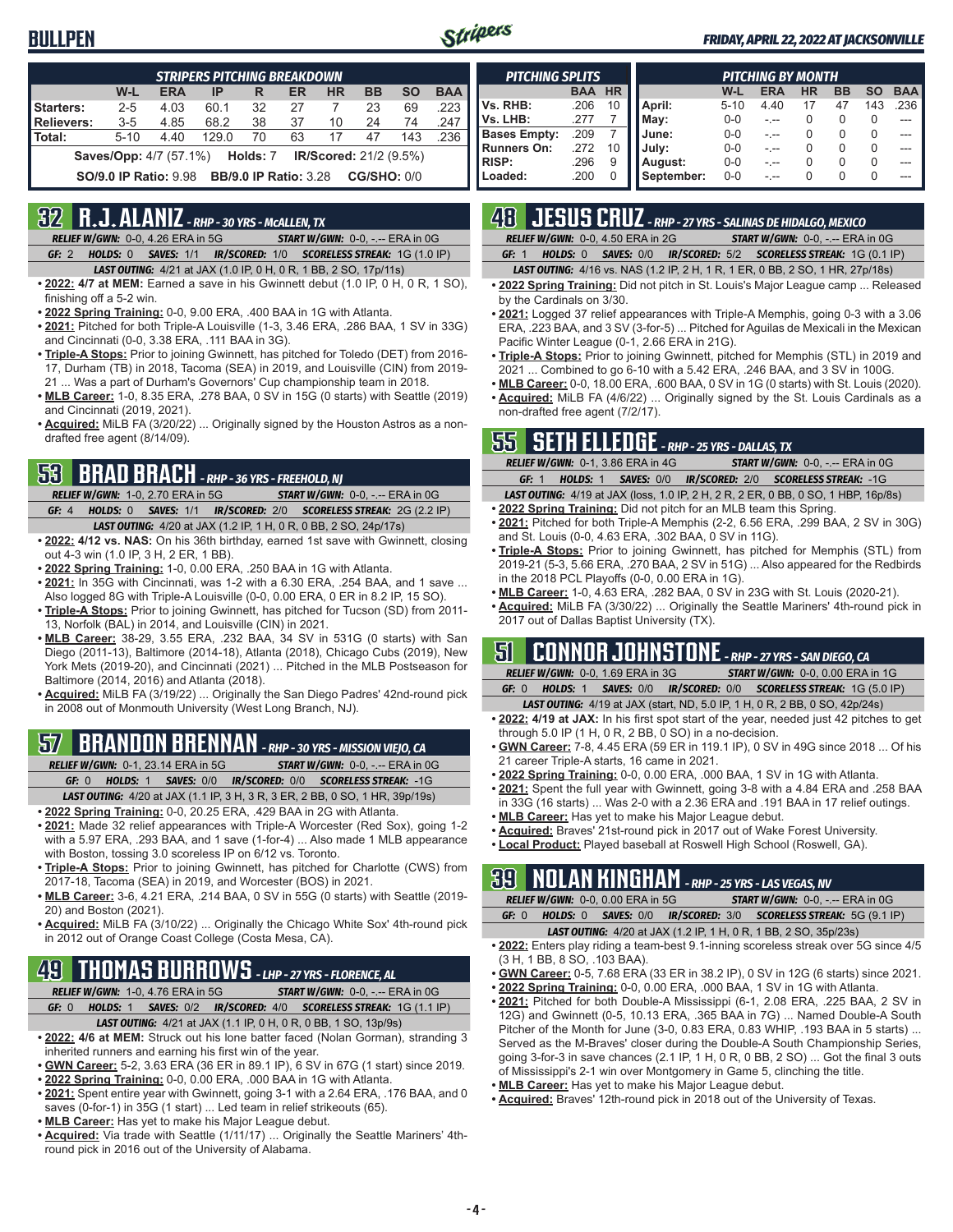**BULLPEN**

# **58 DYLAN LEE** *- LHP - 27 YRS - DINUBA, CA*

*RELIEF W/GWN:*0-0, 1.69 ERA in 4G *START W/GWN:*0-0, -.-- ERA in 0G *GF:*1 *HOLDS:*1 *SAVES:*0/0 *IR/SCORED:*2/0 *SCORELESS STREAK:*-1G

*LAST RELIEF:*4/17 vs. NAS (1.0 IP, 2 H, 1 R, 1 ER, 1 HR, 0 BB, 0 SO, 20p/15s) **• 2022 w/ATL:** Recalled by the Braves on 4/19, did not pitch (optioned on 4/20).

- **• GWN Career:** 5-1, 1.56 ERA (9 ER in 52.0 IP), 1 SV in 39G (0 starts) since 2021.
- **• 2022 Spring Training:** 0-0, 9.00 ERA, .357 BAA in 3G with Atlanta.
- **• 2021 w/GWN:** Named Stripers' Most Outstanding Reliever (5-1, 1.54 ERA, .176 BAA, 1 SV in 35G) ... Led GWN relievers (min. 30.0 IP) in BAA, ranked 2nd in ERA.
- **• 2021 w/ATL:** Made his MLB debut with the Braves, logging 2G in relief in October (0-0, 9.00 ERA, .333 BAA) ... Also made his MLB Postseason debut (0-0, 6.00 ERA, .286 BAA in 3G, 1 start) ... Started Game 4 of the World Series vs. Houston on 10/30 (ND, 0.1 IP, 1 H, 1 ER, 2 BB, 1 SO), becoming the 1st pitcher in MLB history to make his 1st career start in the World Series.
- **• MLB Career:** 0-0, 9.00 ERA, .333 BAA, 0 SV in 2G (0 starts) with Atlanta (2021). **• Acquired:** MiLB FA (4/15/21) ... Originally the Miami Marlins' 10th-round pick in 2016 out of Fresno State University.

# **56 BRANDYN SITTINGER** *- LHP - 27 YRS - ELYRIA, OH*

*RELIEF W/GWN:*1-1, 4.50 ERA in 5G *START W/GWN:*0-0, -.-- ERA in 0G *GF:*1 *HOLDS:*1 *SAVES:*0/0 *IR/SCORED:*0/0 *SCORELESS STREAK:*3G (6.0 IP)

- *LAST OUTING:*4/19 at JAX (2.0 IP, 2 H, 0 R, 0 BB, 2 SO, 19p/12s)
- **• 2022: 4/12 vs. NAS:** Earned his first win with Gwinnett (2.0 IP, 2 H, 0 R in 4-3 win). **• 2022 Spring Training:** 0-0, 11.57 ERA, .333 BAA in 3G with Atlanta.
- **• 2021:** Split time between Double-A Amarillo (0-1, 3.94 ERA, .196 BAA, 1 SV in 12G) and Triple-A Reno (1-1, 4.24 ERA, .209 BAA, 4 SV in 23G) of the Arizona organization ... Also made his MLB debut (0-1, 7.71 ERA, .294 BAA, 0 SV in 5G).
- **• Triple-A Stops:** Prior to joining Gwinnett, had only pitched with Reno in 2021.
- **• MLB Career:** 0-1, 7.71 ERA, .294 BAA, 0 SV in 5G (0 starts) with Arizona (2021).
- **• Acquired:** MiLB FA (2/20/22) ... Originally the Detroit Tigers' 17th-round pick in 2016 out of Ashland University (Ashland, OH).

## **59 MICHAEL TONKIN** *- RHP - 32 YRS - GLENDALE, CA*

*RELIEF W/GWN:*0-0, 3.86 ERA in 5G *START W/GWN:*0-0, -.-- ERA in 0G *GF:*4 *HOLDS:*0 *SAVES:*2/2 *IR/SCORED:*0/0 *SCORELESS STREAK:*1G (0.2 IP)

- *LAST OUTING:*4/21 at JAX (0.2 IP, 1 H, 0 R, 1 BB, 0 SO, 1 HBP, 33p/21s)
- **• 2022: 4/6 at MEM:** In his first outing in affiliated MiLB since 2019 (with Triple-A Reno), earned a save in his Stripers debut (1.0 IP, 1 H, 0 R, 1 SO in 5-3 win).
- **• 2022 Spring Training:** 0-0, 0.00 ERA, .000 BAA in 3G with Atlanta.
- **• 2021:** Pitched for the Long Island Ducks of the Atlantic League (2-1, 0.53 ERA, 9 SV in 16G), Tijuana of the Mexican League (2-1, 2.00 ERA in 6G), and Aguilas of the Dominican Winter League (1-0, 0.68 ERA in 13G).
- **• Triple-A Stops:** Before joining Gwinnett, pitched for Rochester (MIN) from 2013- 17, San Antonio (MIL) in 2019, and Reno (ARI) in 2019.
- **• MLB Career:** 3-3, 4.43 ERA, .269 BAA, 0 SV in 141G with Minnesota (2013-17).
- **• Acquired:** MiLB FA (1/11/22) ... Originally the Minnesota Twins' 30th-round pick in 2008 out of Palmdale High School (CA).

# **54 NICK VINCENT** *- RHP - 35 YRS - POWAY, CA*

*RELIEF W/GWN:*0-2, 10.80 ERA in 4G *START W/GWN:*0-0, 0.00 ERA in 1G *GF:*0 *HOLDS:*1 *SAVES:*0/1 *IR/SCORED:*2/0 *SCORELESS STREAK:*-1G

- *LAST OUTING:*4/21 at JAX (2.0 IP, 4 H, 3 R, 3 ER, 0 BB, 1 SO, 34p/25s) **• 2022: 4/15 vs. NAS:** In his first Triple-A start since 2008 with Portland, tossed 2.0 scoreless IP (1 H, 1 BB, 4 SO) in an eventual 2-1 win.
- **• 2022 Spring Training:** 0-0, 54.00 ERA, .714 BAA in 1G with Atlanta.
- **• 2021:** Opened the season with the Texas Rangers, pitching for Triple-A Round Rock (0-0, 4.11 ERA, .273 BAA in 15G) ... Released on 6/22 ... Signed by the Minnesota Twins on 6/23 and joined Triple-A St. Paul (3-1, 4.55 ERA, .228 BAA, 6 SV in 24G)) ... Had his contract selected on 8/10 and logged 7G for the Twins (1-0, 0.71 ERA, .146 BAA, 0 SV).
- **• Triple-A Stops:** Prior to joining Gwinnett, has pitched for 7 Triple-A teams: Portland (SD, 2008), Tucson (SD, 2012-13), El Paso (SD, 2015), Sacramento (SF, 2019), Lehigh Valley (PHI, 2019), Round Rock (TEX, 2021), and St. Paul (MIN, 2021).
- **• MLB Career:** 23-23, 3.30 ERA, .236 BAA, 7 SV in 412G with San Diego (2012-15), Seattle (2016-18), San Francisco (2019), Philadelphia (2019), Miami (2020), and Minnesota (2021).
- **• Acquired:** MiLB FA (3/16/22) ... Originally the San Diego Padres' 18th-round pick in 2008 out of Cal State Long Beach.

### **45 WILLIAM WOODS** *- RHP - 23 YRS - TRENTON, TN*

- *RELIEF W/GWN:*0-0, 0.00 ERA in 1G *START W/GWN:*0-0, -.-- ERA in 0G *GF:*1 *HOLDS:*0 *SAVES:*0/0 *IR/SCORED:*0/0 *SCORELESS STREAK:*1G (1.0 IP) *LAST OUTING:*4/20 at JAX (1.0 IP, 0 H, 0 R, 0 BB, 3 SO, 17p/13s)
- **• Prospecting:** Entering 2022, ranked the Braves' No. 21 prospect (MLB.com).
- **• 2022:** Opened with Mississippi, making his regular-season Double-A debut (0-1, 10.80 ERA, .318 BAA in 3G, 1 start) ... Promoted to Gwinnett on 4/19 ... **4/20 at JAX:** Made his Triple-A debut, striking out all 3 batters faced (1.0 IP, 0 H, 0 R).
- **• 2022 Spring Training:** 0-0, 0.00 ERA, .167 BAA, 0 SV in 1G with Atlanta.
- **• 2021:** Limited by injury to 5 starts between the FCL Braves (0-0, 0.00 ERA, .250 BAA in 1GS) and High-A Rome (0-1, 4.66 ERA, .270 BAA in 4GS) ... Didn't make his season debut until 8/19 ... Joined Mississippi on 9/18 and made 1 start during the Double-A South Championship Series (0-1, 6.00 ERA, 2 ER in 3.0 IP, 4 H, 2 BB, 4 SO), a 14-2 loss to Montgomery in Game 4.
- **• MLB Career:** Has yet to make his Major League debut.
- **• Acquired:** Braves' 23rd-round pick in 2018 out of Dyersburg CC (TN).

|                | <b>PITCHER AWARDS &amp; HONORS</b> |              |                | SCORELESS INNINGS STREAKS (15-PLUS INNINGS) |              |              |  |  |
|----------------|------------------------------------|--------------|----------------|---------------------------------------------|--------------|--------------|--|--|
| <b>Pitcher</b> | <b>Award/Date</b>                  | <b>Stats</b> | <b>Pitcher</b> | Length                                      | <b>Dates</b> | <b>Stats</b> |  |  |
|                |                                    |              |                |                                             |              |              |  |  |
|                |                                    |              |                |                                             |              |              |  |  |
|                |                                    |              |                |                                             |              |              |  |  |
|                |                                    |              |                |                                             |              |              |  |  |
|                |                                    |              |                |                                             |              |              |  |  |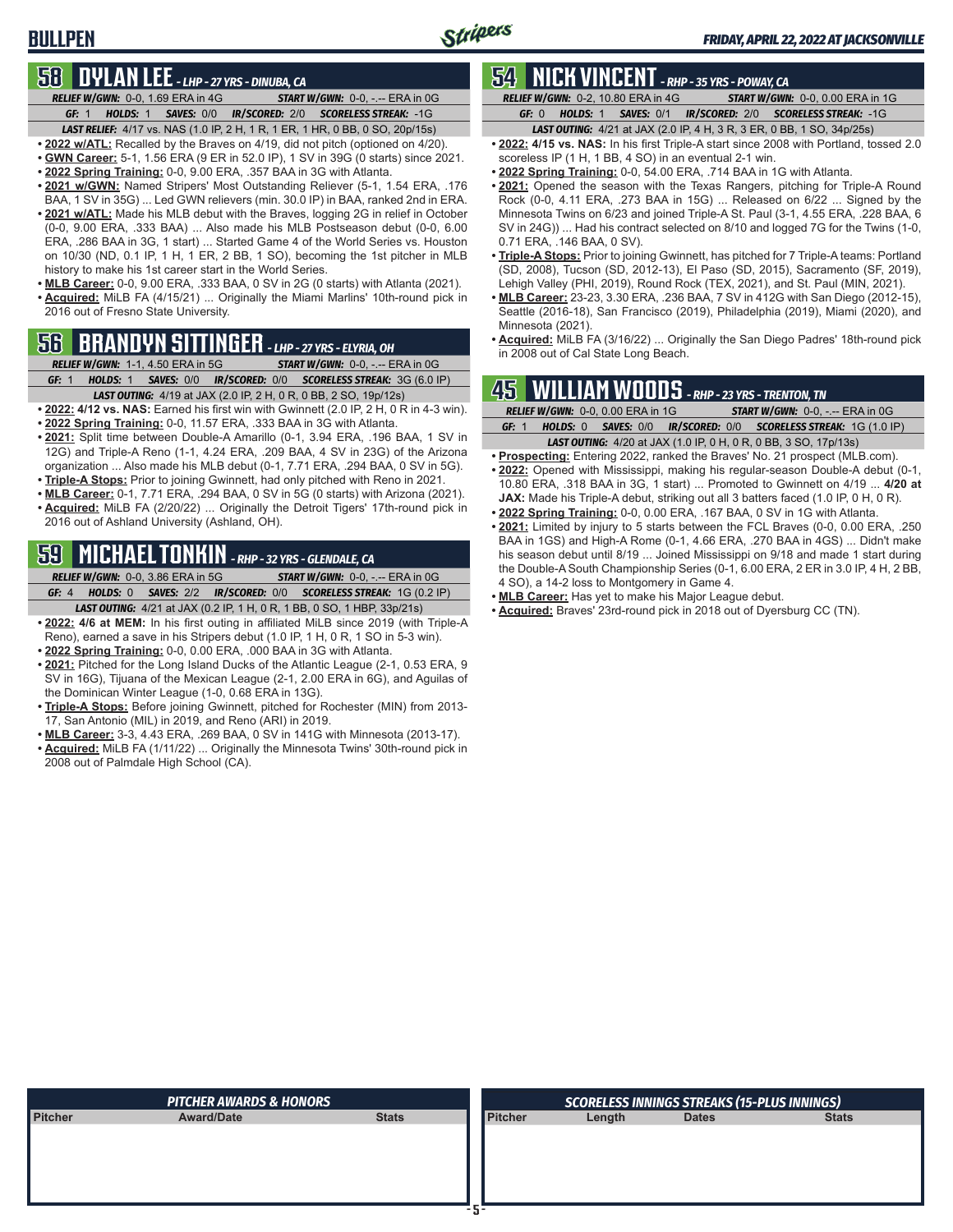#### Stripers **BATTERS** *FRIDAY, APRIL 22, 2022 AT JACKSONVILLE TOTAL:* .212, 13 HR, .643 OPS *RISP:* .228, 4 HR, .695 OPS *RUNS/INNING: 1 2 3 4 5 6 7 8 9 X TOT Vs. LHP:* .220, 4 HR, .719 OPS *RISP/2O:* .273, 1 HR, .704 OPS **Stripers:** 6 8 15 2 5 0 3 4 2 0 45 *Vs. RHP:* .209, 9 HR, .618 OPS *LOADED:* .111, 0 HR, .422 OPS **Opponents:** 11 3 9 4 13 7 10 8 5 0 70

|                  |                          |    |                          |              |      |               | <b>HOME RUNS</b>       |                                             | <b>MULTI-GAMES</b> |            |           |  |
|------------------|--------------------------|----|--------------------------|--------------|------|---------------|------------------------|---------------------------------------------|--------------------|------------|-----------|--|
| <b>Player</b>    | 1R                       | 2R | 3R                       | <b>GS</b>    | Tot. |               | Off LH Off RH Team W-L | Last HR with Gwinnett (Regular Season)      | <b>Hit</b>         | <b>RBI</b> | <b>HR</b> |  |
| Acuña Jr.        |                          |    | $\overline{\phantom{0}}$ |              |      |               | $0 - 0$                | 4/17/18 vs. SWB, 2R (LH Josh Rogers)        |                    |            |           |  |
| Casteel          | 2                        |    | $\overline{\phantom{a}}$ |              | 2    |               | $0 - 2$                | 4/14/22 vs. NAS, 1R (RH Peter Strzelecki)   | -                  | -          |           |  |
| Contreras        |                          |    | $\overline{\phantom{0}}$ |              | ۰    |               | $0 - 0$                | 9/7/21 at COL, 1R (LH Kirk McCarty)         | -                  |            |           |  |
| Dean             |                          |    | $\overline{\phantom{0}}$ |              |      |               | $0 - 0$                |                                             | 2                  |            |           |  |
| Demeritte        | $\sim$                   |    |                          |              | 2    | $\mathcal{P}$ | $0 - 2$                | 4/14/22 vs. NAS, 2R (RH Jason Alexander)    | 3                  | 3          |           |  |
| <b>DeShields</b> | $\overline{\phantom{a}}$ |    | <b>.</b>                 |              |      |               | $0 - 0$                |                                             | $\mathcal{P}$      | ۰          |           |  |
| Goins            |                          |    | $\overline{a}$           |              |      |               | $0 - 0$                | 9/14/21 vs. NAS, 1R (RH Josh Lindblom)      |                    | ۰          |           |  |
| Gonzalez         | ۰.                       |    | $\overline{\phantom{a}}$ |              | -    |               | $0 - 0$                |                                             | $\mathfrak{p}$     | ۰          |           |  |
| Gosselin         | ۰.                       |    | $\overline{a}$           |              |      |               | $0 - 0$                | 8/25/18 at CLT, 2R (RH Asher Wojciechowski) | ◠                  |            |           |  |
| Jenista          | 3                        |    | $\overline{\phantom{a}}$ |              |      | 3             | $3-0$                  | 4/12/22 vs. NAS, 1R (LH Rex Brothers)       | 3                  |            |           |  |
| Nogowski         | ۰.                       |    | $\overline{\phantom{a}}$ |              |      |               | $1 - 0$                | 4/12/22 vs. NAS, 2R (RH Caleb Boushley)     | 3                  |            |           |  |
| Shewmake         |                          |    | $\overline{a}$           |              |      |               | $1 - 0$                | 4/6/22 at MEM. 1R (LH Matthew Liberatore)   | 3                  |            |           |  |
| Tromp            |                          |    | <b>.</b>                 |              |      |               | $0 - 1$                | 4/5/22 at MEM, 1R (RH T.J. Zeuch)           |                    | ۰          |           |  |
| Tucker           |                          |    | $\overline{\phantom{0}}$ |              |      |               | $0 - 0$                |                                             |                    |            |           |  |
| Valaika          |                          | 2  | $\overline{\phantom{0}}$ |              | 2    |               | $2 - 0$                | 4/7/22 at MEM, 2R (RH Johan Oviedo)         |                    | 3          |           |  |
| Total:           |                          | 5  | и                        | $\mathbf{0}$ | 13   |               |                        |                                             |                    |            |           |  |

**Back-to-Back Homers (1x) Leadoff (Game) Homers (0x): Walk-Off Homers (0x): Walk-Off Homers (0x): None None** Nogowski (2R) / Jenista, 4/12 vs. NAS (2nd Inning)

### **13 RONALD ACUNA JR.** *- OF - 24 YRS - LA GUAIRA, VENEZUELA*

*SEASON WITH GWN:*.167, 0 HR, 0 RBI, 1 SB, .619 OPS *HIT STREAK:* -1G (0-3) *4/21 at JAX:*DNP *JAX SERIES:* .167 (1-6), SB

- **• Rehab Assignment:** On Atlanta's 10-day IL (recovering from right ACL tear) ... Joined Gwinnett on 4/19 ... **4/19 at JAX:** Led off and started in RF (1-for-3, 2B).
- **• GWN Career:** .303 (96-for-317), 17 2B, 2 3B, 10 HR, 48 R, 36 RBI, 17 SB, .827 OPS in 79G from 2017-18 and 2022 ... Won IL Player of the Week on 8/20/17 and IL Player of the Month for August 2017.
- **• 2021:** Limited to 82G with Atlanta ... Batted .283 (19 2B, 1 3B, 24 HR, 52 RBI, 17 SB, .990 OPS) prior to suffering right ACL tear on 7/10 at Miami ... Was an NL All-Star for the 2nd time in his career (DNP).
- **• MLB Career:** .281, 78 2B, 7 3B, 105 HR, 246 RBI, 78 SB, .925 OPS in 395G with Atlanta (2018-21) ... Named NL Rookie of the Year (2018), an NL All-Star (2019, 2021) and NL Silver Slugger (2019, 2020).
- **• Acquired:** NDFA (7/2/14) out of La Guaira, Venezuela.
- **• MiLB Accolades:** In the same season he debuted with Gwinnett (2017), named the *Baseball America* Minor League Player of the Year, USA Today Minor League Player of the Year, and MLBPipeline.com Hitter of the Year (.325, 31 2B, 8 3B, 21 HR, 88 R, 82 RBI, 44 SB, .896 OPS in 139G with FLA, MIS, GWN).

# **9 RYAN CASTEEL** *- C - 30 YRS - CHATTANOOGA, TN*

*SEASON WITH GWN:*.105, 2 HR, 2 RBI, 0 SB, .571 OPS *HIT STREAK:* -2G (0-6) *4/21 at JAX:*DNP *JAX SERIES:* .000 (0-3)

- 
- **• 2022:** Both of his hits are solo homers (4/9 at MEM, 4/14 vs. NAS).
- **• GWN Career:** .211 (37-for-175), 6 2B, 0 3B, 10 HR, 30 RBI in 74G since 2021.
- **• 2021:** Spent the entire year with Gwinnett, batting .224 (6 2B, 8 HR, 13 R, 28 RBI, .716 OPS) in 68G ... Led the club in pinch-hit at-bats (28) and hits with the bases loaded (4-for-6, .667, 2 2B, 1 HR, 12 RBI, 2.125 OPS).
- **• Triple-A Stops:** Prior to Gwinnett, played for Albuquerque (COL) from 2015-16.
- **• MLB Career:** Has yet to make his Major League debut.
- **• Acquired:** MiLB FA (11/29/21) ... On his 3rd contract with Atlanta (also signed on 1/24/19 and 3/14/21) ... Originally the Colorado Rockies' 17th-round pick in 2010 out of Cleveland State Community College (Cleveland, TN).

# **24 WILLIAM CONTRERAS** *- C - 24 YRS - PUERTO CABELLO, VZ*

*SEASON WITH GWN:*.172, 0 HR, 5 RBI, 0 SB, .467 OPS *HIT STREAK:* 1G (1-4) *4/21 at JAX:*1-4, RBI *JAX SERIES:* .083 (1-12), RBI

- **• 2022 w/GWN: 4/15 vs. NAS:** Notched RBI double in 8th of 2-1 win, his 3rd career last-at-bat GWRBI with Gwinnett.
- **• GWN Career:** .272 (50-for-184), 10 2B, 0 3B, 9 HR, 34 RBI, 0 SB, .810 OPS in 52G since 2021.
- **• 2022 w/ATL:** Played in 1G (0-for-4) before being optioned on 4/12.
- **• 2021 w/GWN:** Made his Triple-A debut, batting .290 (8 2B, 9 HR, 26 R, 29 RBI, .873 OPS) in 44G ... Hit safely in 31 of 44G, posting 11 multi-hit efforts ... Named Triple-A East Player of the Week for 7/13-7/18 (.462, 3 HR, 12 RBI, 1.440 OPS). **• 2021 w/ATL:** Recalled 4 times by the Braves, hit .215 (4 2B, 1 3B, 8 HR, 19 R,
- 23 RBI, .702 OPS) in 52G ... Played in 1G during the Postseason (.000, 0-for-1). **• MLB Career:** .220, 5 2B, 1 3B, 8 HR, 24 RBI, 0 SB in 57G with Atlanta (2020-22).
- **• Acquired:** NDFA (2/1/15) out of Puerto Cabello, Venezuela ... Older brother is
- Chicago Cubs' C Willson Contreras.

### **15 JUSTIN DEAN** *- OF - 25 YRS - MAULDIN, SC*

*SEASON WITH GWN:*.212, 0 HR, 1 RBI, 3 SB, .520 OPS *HIT STREAK:* -2G (0-4) *4/21 at JAX:*DNP *JAX SERIES:* .000 (0-4)

- **• 2022: 4/7 at MEM:** Notched his first career Triple-A hit and steal (1-for-3) ... **4/19 at JAX:** Threw out runners at 2B and 3B for 2 outfield assists (#4-5 total), his 2nd assist was No. 1 on SportsCenter's Top 10 Plays.
- **• 2021:** Spent the entire year with Double-A Mississippi, batting .237 (14 2B, 4 3B, 8 HR, 60 R, 34 RBI, 29 SB, .709 OPS) in 99G ... In the Double-A South Championship Series, hit .333 (2 2B, 6 R, 2 RBI, 2 SB) in 5G.
- **• Triple-A Stops:** Is making his Triple-A debut in 2022.
- **• MLB Career:** Has yet to make his Major League debut.
- **• Award Winner:** Was Class-A Rome's Player of the Year in 2019 (.284, 18 2B, 9 3B, 9 HR, 85 R, 46 RBI, 47 SB, .817 OPS in 109G).
- **• Acquired:** Braves' 17th-round pick in 2018 out of Lenoir-Rhyne University (NC).

### **26 DELINO DESHIELDS JR.** *- OF - 29 YRS - EASTON, MD SEASON WITH GWN:*.214, 0 HR, 1 RBI, 4 SB, .657 OPS *HIT STREAK:* -2G (0-5)

- 
- *4/21 at JAX:*0-2, R, SB *JAX SERIES:* .143 (1-7), 3 SB **• IL Leaderboard:** Entering 4/22, ranks among IL leaders in steals (T-8th, 4).
- **• 2022 Spring Training:** .125 (1-for-8) in 4G with Miami ... Released on 4/3.
- **• 2021:** Played in the Texas, Boston, and Cincinnati organizations ... Spent time with both Round Rock (TEX) and Worcester (BOS) in Triple-A (.252, 13 2B, 2 3B, 6 HR, 22 RBI, 21 SB in 84G) ... Finished the season in the Majors with the Reds (.255, 5 2B, 1 HR, 6 RBI, 2 SB in 25G).
- **• Triple-A Stops:** Prior to joining Gwinnett, played for Round Rock (TEX, 2015-16, 2018, 2021), Nashville (TEX, 2019), and Worcester (BOS, 2021).
- **• MLB Career:** .246, 81 2B, 19 3B, 19 HR, 139 RBI, 111 SB in 601G with Texas (2015-19), Cleveland (2020), and Cincinnati (2021) ... Played for Texas (2015) and Cleveland (2020) in MLB Postseason (.290, 3 2B, 2 RBI, 1 SB in 7G).
- **• Acquired:** MiLB FA (4/5/22) ... Originally the Texas Rangers' 1st-round pick (3rd overall) in 2014 out of Woodward Academy (College Park, GA).
- **• Bloodlines:** Is the son of Delino DeShields, 13-year MLB infielder (MON, LAD, STL, BAL, CHC) from 1990-2002 ... Finished 2nd in NL R.O.Y. voting in 1990.

# **1 RYAN GOINS** *- INF - 34 YRS - TEMPLE, TX*

*SEASON WITH GWN:*.056, 0 HR, 0 RBI, 0 SB, .112 OPS *HIT STREAK:* -3G (0-8) *4/21 at JAX:*DNP *JAX SERIES:* .000 (0-2)

- **• GWN Career:** .214 (72-for-336), 9 2B, 1 3B, 6 HR, 35 RBI in 101G since 2021.
- **• 2022 Spring Training:** .188 (3-for-16, 1 2B, 1 R, 1 RBI) in 11G with Atlanta.
- **• 2021:** Spent the entire year with Gwinnett, batting .233 (9 2B, 1 3B, 6 HR, 27 R, 35 RBI, 3 SB, .635 OPS) in 91G.
- **• Triple-A Stops:** Prior to joining Gwinnett, played for Buffalo (TOR) from 2013-16, Lehigh Valley (PHI) in 2018, and Charlotte (CWS) in 2019 ... Was an International League Midseason All-Star with Charlotte in 2019.
- **• MLB Career:** .228, 71 2B, 12 3B, 22 HR, 158 RBI in 555G with Toronto (2013-17), Kansas City (2018), Chicago White Sox (2019-20) ... Played for Toronto in 2015- 16 Postseasons (.146, 1 HR, 5 RBI in 14G).
- **• Acquired:** MiLB FA (3/13/22), his 2nd deal with Atlanta (also signed on 2/25/21) Originally the Toronto Blue Jays' 4th-round pick in 2009 out of Dallas Baptist University (Dallas, TX).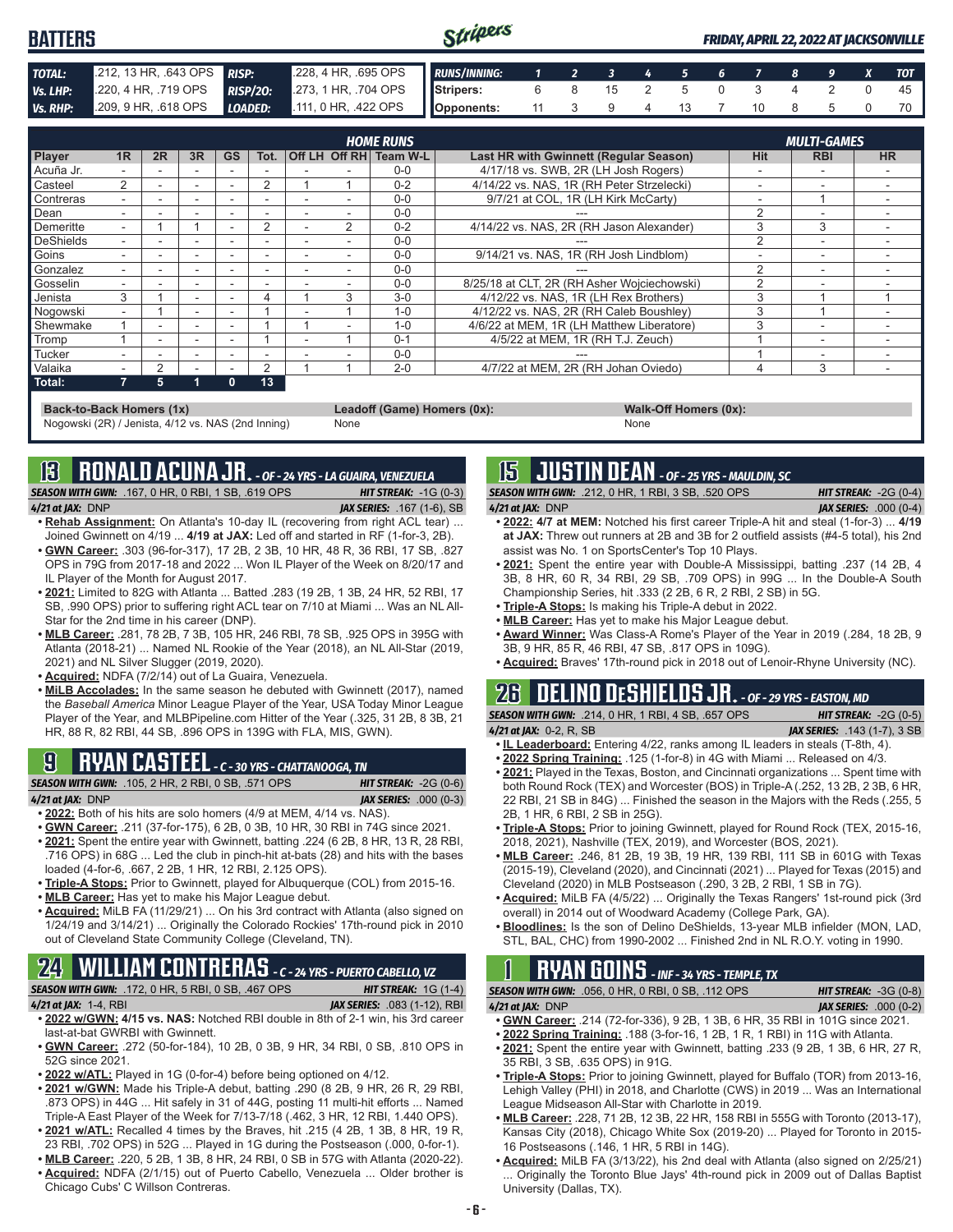# **BATTERS**

### **33 YARIEL GONZALEZ** *- INF - 27 YRS - MAYAGUEZ, PUERTO RICO SEASON WITH GWN:*.135, 0 HR, 2 RBI, 0 SB, .316 OPS *HIT STREAK:* -5G (0-16)

*4/21 at JAX:*0-3 *JAX SERIES:* .000 (0-6) **• 2022 Spring Training:** .333 (2-for-6, 2 R) in 5G with Atlanta.

- **• 2021:** Split the season between Double-A Erie (.365, 3 HR, 12 RBI, 1.001 OPS in 14G) and Triple-A Toledo (.259, 14 HR, 51 RBI, .781 OPS in 78G) of the Detroit Tigers organization
- **• Triple-A Stops:** Prior to joining Gwinnett, played for Memphis (STL) in 2019 and Toledo (DET) in 2021.
- **• MLB Career:** Has yet to make his Major League debut.
- **• Acquired:** MiLB FA (12/15/21) ... Originally signed by the St. Louis Cardinals as a NDFA (6/16/16) out of Mayaguez, Puerto Rico.

# **5 PHIL GOSSELIN** *- INF - 33 YRS - BRYN MAWR, PA*

*SEASON WITH GWN:*.244, 0 HR, 3 RBI, 0 SB, .682 OPS *HIT STREAK:* -1G (0-3)

- *4/21 at JAX:*0-3, SF, RBI *JAX SERIES:* .167 (1-6), 2 RBI
- **• 2022: 4/5-4/20:** Posted a team-best 11-game on-base streak (.263, 10-for-38, 8 BB, .396 OBP).
- **• GWN Career:** .293 (265-for-905), 52 2B, 9 3B, 12 HR, 85 RBI, 7 SB in 247G from 2013-14, 2018, and 2022 ... Set Gwinnett record for single-season batting average in 2014 (.344), earning team MVP and IL Postseason All-Star honors.
- **• 2022 Spring Training:** .125 (1-for-8) in 4G with Atlanta.
- **• 2021:** Spent the entire year with the LA Angels, batting .261 (14 2B, 7 HR, 47 RBI, 4 SB) in 104G ... His 90 hits were an MLB career high.
- **• Triple-A Stops:** In addition to Gwinnett, has also played for Reno (ARI) in 2015), Round Rock (TEX) in 2017, Indianapolis (PIT) in 2017, Louisville (CIN) in 2018), and Lehigh Valley (PHI) in 2019.
- **• MLB Career:** .261, 49 2B, 2 3B, 17 HR, 101 RBI, 11 SB in 463G with Atlanta (2013-15), Arizona (2015-16), Texas (2017), Pittsburgh (2017), Cincinnati (2018), Philadelphia (2019-20), and LA Angels (2021).
- **• Acquired:** MiLB FA (3/19/22) ... Originally the Atlanta Braves' 5th-round pick in 2010 out of the University of Virginia ... Traded to Arizona in the deal that brought in RHP Touki Toussaint (6/20/15).

# **18 GREYSON JENISTA** *- OF - 25 YRS - LAWRENCE, KS*

*SEASON WITH GWN:*.242, 4 HR, 5 RBI, 0 SB, .930 OPS *HIT STREAK:* -4G (0-12)

- *4/21 at JAX:*0-2, BB *JAX SERIES:* .000 (0-6) **• IL Leaderboard:** Entering 4/22, ranks among IL Top 10 in homers (T-6th, 4). **• 2022: 4/7 at MEM:** Tallied his first career Triple-A hit and RBI with a solo homer to deep CF (2-for-4, RBI) ... **4/12 vs. NAS:** Notched his 2nd career multi-homer game (1st in Triple-A) with pair of solo blasts (#3-4, 2-for-3, 2 RBI).
- **• 2022 Spring Training:** .000 (0-for-6, 1 RBI) in 4G with Atlanta.
- **• 2021:** Spent the entire year with Double-A Mississippi, batting .216 (7 2B, 2 3B, 19 HR, 45 R, 42 RBI, 7 SB, .808 OPS) in 89G ... Ranked among Double-A South leaders in homers (6th), walks (7th, 51), slugging (10th, .465), and OPS (10th) ... In the Double-A South Championship Series, hit .167 (3 HR, 3 RBI) in 5G ... His solo homer in Game 5 on 9/26 vs. Montgomery was the difference in a 2-1 win.
- **• Triple-A Stops:** Is making his Triple-A debut in 2022.
- **• MLB Career:** Has yet to make his Major League debut.
- **• Acquired:** Braves' 2nd-round pick in 2018 out of Wichita State University (KS).

### **28 JOHN NOGOWSKI** *- INF - 29 YRS - TALLAHASSEE, FL*

|                          | <b>SEASON WITH GWN:</b> .195, 1 HR, 5 RBI, 2 SB, .615 OPS .                      | <b>HIT STREAK:</b> $-2G(0-7)$  |
|--------------------------|----------------------------------------------------------------------------------|--------------------------------|
| 4 <b>/21 at JAX:</b> 0-4 |                                                                                  | <b>JAX SERIES:</b> $.000(0-7)$ |
|                          | • 2002) AI12 ve NAS: Raltad Gwinnatt's first homar at Coolray Fiald this year (2 |                                |

- **• 2022: 4/12 vs. NAS:** Belted Gwinnett's first homer at Coolray Field this year (2 run, off RHP Caleb Boushley), finished 2-for-3 with 2 RBI.
- **• 2022 Spring Training:** .294 (5-for-17, 1 2B, 3 R, 4 RBI) in 9G with Atlanta.
- **• 2021:** Played for 3 different Triple-A Teams (Memphis, Indianapolis, Sacramento) and 2 different MLB teams (St. Louis, Pittsburgh) ... Combined to bat .211 (7 2B, 6 HR, 29 RBI, 6 SB) in 64G in MiLB ... In 52G in MLB, hit .233 (7 2B, 1 HR, 14 RBI).
- **• Triple-A Stops:** Prior to joining Gwinnett, has played for Memphis (STL) in 2019 and 2021, Indianapolis (PIT) in 2021, and Sacramento (SF) in 2021.
- **• MLB Career:** .233, 7 2B, 0 3B, 1 HR, 14 RBI, 0 SB in 52G with St. Louis (2020-21) and Pittsburgh (2021).
- **• Acquired:** Claimed from San Francisco in the 2021 Rule 5 Draft ... Originally the Oakland Athletics' 34th-round pick in 2014 out of Florida State University.

# **8 BRADEN SHEWMAKE** *- INF - 24 YRS - WYLIE, TX*

- *SEASON WITH GWN:*.294, 1 HR, 1 RBI, 1 SB, .676 OPS *HIT STREAK:* 2G (3-7) *4/21 at JAX:*2-4 *JAX SERIES:* .273 (3-11) **• Prospecting:** Entering 2022, ranked the Braves' No. 6 prospect by MLB.com.
- **• 2022: 4/5 at MEM:** Went 2-for-4 with a stolen base in his Triple-A debut ... **4/6 at MEM:** Blasted his first career Triple-A homer (solo) in 3-for-5 effort.
- **• 2022 Spring Training:** .000 (0-for-9, 1 R, 1 RBI) in 5G with Atlanta.
- **• 2021:** Spent the entire year with Double-A Mississippi, batting .228 (14 2B, 3 3B, 12 HR, 40 R, 40 RBI, 4 SB, .672 OPS) in 83G ... In the Double-A South Championship Series, hit .100 (2 R, 1 RBI) in 5G ... Named by MiLB.com as a Braves Organization All-Star.
- **• Triple-A Stops:** Is making his Triple-A debut in 2022.
- **• MLB Career:** Has yet to make his Major League debut.
- **• Acquired:** Braves' 1st-round pick (21st overall) in 2019 out of Texas A&M.

# **14 CHADWICK TROMP** *- C - 26 YRS - ORANJESTAD, ARUBA*

*SEASON WITH GWN:*.357, 1 HR, 1 RBI, 0 SB, 1.043 OPS *HIT STREAK:* 4G (5-14) *4/21 at JAX:*DNP *JAX SERIES:* .--- (0-0)

- **• 2022: 4/5 at MEM:** Tallied Gwinnett's first homer and RBI of the year (solo, off T.J. Zeuch) in 2-1 loss (2-for-4) ... DFA'd by Atlanta on 4/12, outrighted on 4/19.
- **• GWN Career:** .240 (6-for-25), 0 2B, 0 3B, 1 HR, 1 RBI, 0 SB in 7G since 2021. **• 2022 Spring Training:** .400 (2-for-5, 1 2B, 2 R) in 4G with Atlanta.
- **• 2021:** Played 55G with Triple-A Sacramento (.224, 12 2B, 6 HR, 24 RBI) and 9G with San Francisco (.222, 1 HR, 2 RBI) ... DFA'd on 9/18, claimed by Atlanta on 9/21 ... Joined Gwinnett and hit .176 (0 XBH, 0 RBI) in 5G.
- **• Triple-A Stops:** Prior to joining Gwinnett, has played for Louisville (CIN) in 2015 and 2018-19, and Sacramento (SF) in 2021.
- **• MLB Career:** .215, 1 2B, 0 3B, 5 HR, 12 RBI, 0 SB in 33G with San Francisco (2020-21).
- **• Acquired:** Claimed off waivers from San Francisco (9/21/21) ... Originally signed by the Cincinnati Reds as a NDFA (1/24/13) out of Aruba.

# **17 PRESTON TUCKER** *- OF - 31 YRS - TAMPA, FL*

*SEASON WITH GWN:*.231, 0 HR, 1 RBI, 0 SB, .740 OPS *HIT STREAK:* 2G (2-6)

- *4/21 at JAX:*1-3, 2B, R *JAX SERIES:* .333 (2-6) **• 2022: 4/9 at MEM:** In his first affiliated game since 5/7/19 with Triple-A Charlotte, went 2-for-3 (2B, R, RBI).
- **• GWN Career:** .241 (20-for-83), 6 2B, 1 3B, 0 HR, 7 RBI in 24G since 2018.
- **• 2021:** Played for Kia of the KBO (.237, 24 2B, 1 3B, 9 HR, 59 RBI in 127G), his 3rd-straight season with the club (hit .284 with 50 HR in 364G from 2019-21).
- **• Triple-A Stops:** Has played for 5 teams in all, including Oklahoma City (HOU, 2014), Fresno (HOU, 2015-17), Gwinnett (ATL, 2018), Louisville (CIN, 2018), and Charlotte (CWS, 2019).
- **• MLB Career:** .222, 38 2B, 1 3B, 23 HR, 68 RBI in 243G with Houston (2015-16), Cincinnati (2018), and Atlanta (.240, 4 HR, 22 RBI in 80G in 2018) ... Played in the 2015 MLB Postseason with Houston (0-for-2 in 3G).
- **• Acquired:** MiLB FA (3/31/22) ... Is 2nd stint with Atlanta (2018) ... Originally the Houston Astros' 7th-round pick in 2012 out of the University of Florida.

# **4 PAT VALAIKA** *- INF - 29 YRS - VALENCIA, CA*

| <b>SEASON WITH GWN:</b> .255, 2 HR, 9 RBI, 1 SB, .752 OPS                       | <b>HIT STREAK: <math>-5G(0-15)</math></b> |
|---------------------------------------------------------------------------------|-------------------------------------------|
| $4/21$ at IAX: 0-4                                                              | <b>IAX SERIES:</b> .000 (0-8)             |
| • 2022: 4/6 at MEM: Crushed go-ahead 2-run HR $(1)$ in 5-3 win (2-for-5, 2 RBI) |                                           |

- **4/7 at MEM:** Fell triple shy of the cycle (3-for-4, 2-run HR, 3 RBI) in 5-2 win.
- **• 2022 Spring Training:** .300 (3-for-10, 1 2B, 1 HR, 2 R, 3 RBI) in 7G with Atlanta. **• 2021:** Split the year between Baltimore (.201, 8 2B, 5 HR, 25 RBI, 1 SB in 91G)
- and Triple-A Norfolk (.225, 1 2B, 2 HR, 7 RBI in 22G). **• Triple-A Stops:** Prior to joining Gwinnett, has played for Albuquerque (COL) from 2016-19 and Norfolk (BAL) in 2021 ... Pacific Coast League All-Star in 2019.
- **• MLB Career:** .221, 34 2B, 1 3B, 30 HR, 92 RBI, 1 SB in 374G with Colorado (2016-19) and Baltimore (2020-21) ... Played in the MLB Postseason with the Rockies in 2017 and 2018 (.500, 1-for-2, 1 2B in 2G).
- **• Acquired:** MiLB FA (3/18/22) ... Originally the Colorado Rockies' 9th-round pick in 2013 out of UCLA.

|            |               |      |    |              |              | <b>PINCH HITTERS</b> |              |              |            |           |           |
|------------|---------------|------|----|--------------|--------------|----------------------|--------------|--------------|------------|-----------|-----------|
| <b>OPS</b> | <b>Player</b> | AVG. | AB | R            | н            | 2B                   | 3B           | <b>HR</b>    | <b>RBI</b> | <b>BB</b> | <b>SO</b> |
| .643       | Jenista       | .000 |    | $\Omega$     | 0            | 0                    | 0            | $\mathbf 0$  | 0          | 0         |           |
|            |               |      |    |              |              |                      |              |              |            |           |           |
|            |               |      |    |              |              |                      |              |              |            |           |           |
|            |               |      |    |              |              |                      |              |              |            |           |           |
|            |               |      |    |              |              |                      |              |              |            |           |           |
|            |               |      |    |              |              |                      |              |              |            |           |           |
|            | Totals:       | .000 | 1  | $\mathbf{0}$ | $\mathbf{0}$ | $\mathbf{0}$         | $\mathbf{0}$ | $\mathbf{0}$ | 0          | 0         |           |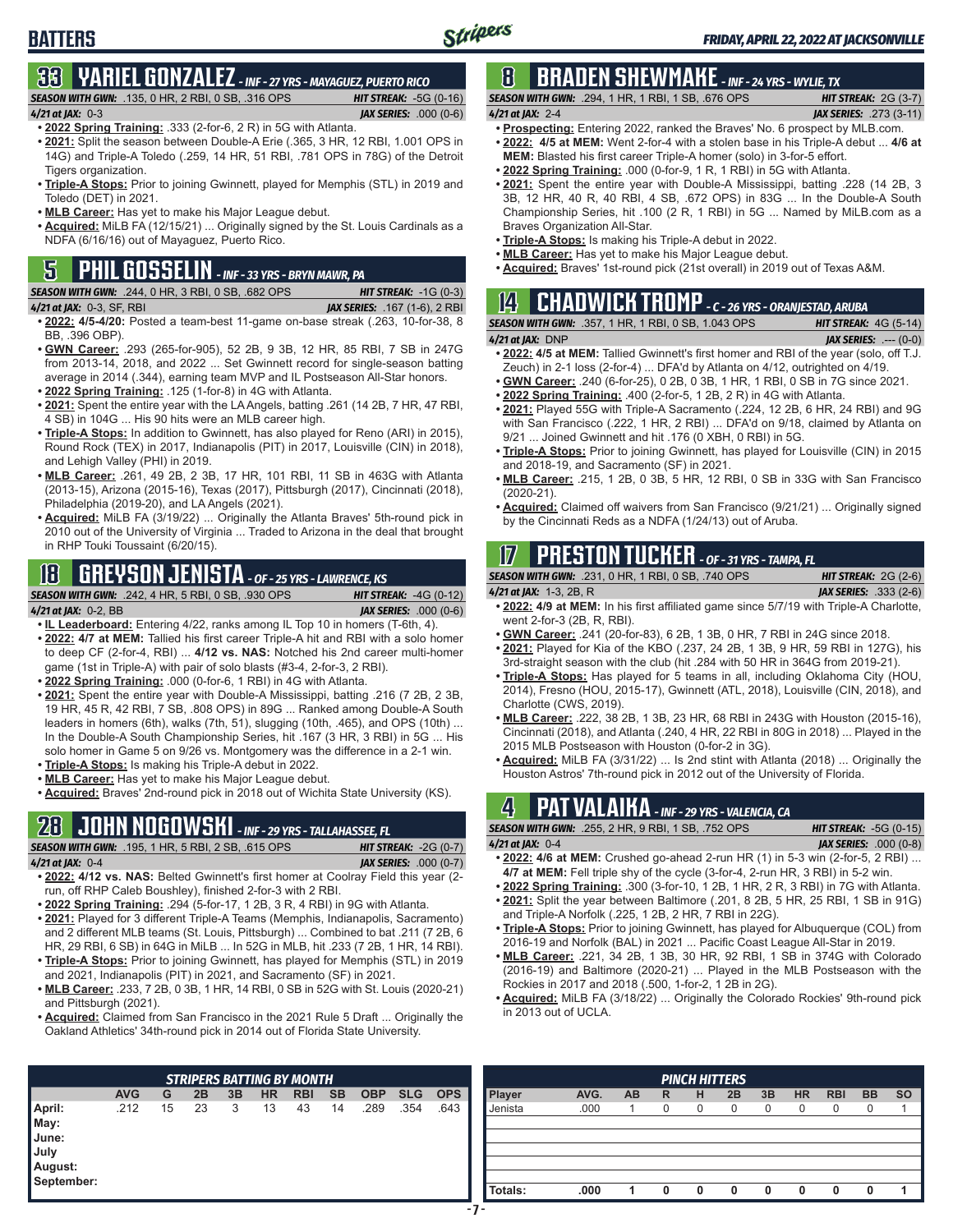### **SEASON SUMMARY**



### **TEAM HIGHS & LOWS**

| <b>OFFENSE:</b> |  |
|-----------------|--|
|                 |  |
|                 |  |
|                 |  |
|                 |  |
|                 |  |
|                 |  |
|                 |  |
|                 |  |
|                 |  |
|                 |  |
|                 |  |
|                 |  |
|                 |  |
|                 |  |
|                 |  |
|                 |  |
|                 |  |

#### **PITCHING:**

| Most Home Runs Allowed, Game 3 (3x, last: 4/20 at Jacksonville) |  |
|-----------------------------------------------------------------|--|
|                                                                 |  |
|                                                                 |  |

#### **DEFENSE:**

| Most Stolen Bases Allowed, Game 3 (2x, last: 4/16 vs. Nashville) |  |
|------------------------------------------------------------------|--|
|                                                                  |  |
|                                                                  |  |

# **TEAM MISCELLANEOUS**

| Long Multi-Game Scoreless Streak | None |
|----------------------------------|------|

 $Run (4/6 at Memphis, 0-1, 5-3)$ uns (4/13 vs. Nashville, 5-0, 5-7 $\acute{\text{ }}$ 9 (15x, last: 4/21 at Jacksonville) ..<sup>.</sup>.............3:23 (4/10 at Memphis) ........... 5,018 (4/12 vs. Nashville) Long Multi-Game Scoring Drought ......................................29.2 Innings (4/15-4/20) Long Multi-Game Scoreless Streak .................................................................. None

### **INDIVIDUAL HIGHS & LOWS**

| <b>HITTING (GAME):</b> |  |
|------------------------|--|
|                        |  |
|                        |  |
|                        |  |
|                        |  |
|                        |  |
|                        |  |
|                        |  |
|                        |  |
|                        |  |
|                        |  |
|                        |  |
|                        |  |
|                        |  |

#### **PITCHING (GAME):**

| None |
|------|
|      |
|      |

### **DEFENSE (GAME):**

### **STREAKS**

#### **PITCHING (LONGEST IN 2022 ONLY):**

### **LAST TIME IT HAPPENED (GWINNETT REGULAR-SEASON HISTORY)**

#### **INDIVIDUAL OFFENSE:**

|                                                        | Homers, Both Sides of Plate  Drew Waters (5/18/21 at Nashville)            |
|--------------------------------------------------------|----------------------------------------------------------------------------|
|                                                        |                                                                            |
|                                                        |                                                                            |
|                                                        | Back-to-Back-to-Back Homers  Arcia/Camargo/Demeritte (5/8/21 at Charlotte) |
|                                                        |                                                                            |
|                                                        |                                                                            |
|                                                        |                                                                            |
|                                                        |                                                                            |
|                                                        |                                                                            |
|                                                        |                                                                            |
|                                                        |                                                                            |
|                                                        |                                                                            |
|                                                        |                                                                            |
|                                                        |                                                                            |
|                                                        |                                                                            |
| <b>INDIVIDUAL PITCHING:</b><br>9 O-Inning Perfect Game | Never                                                                      |
|                                                        |                                                                            |

| טווווט ודי באטשויושווויט.                                                      |  |
|--------------------------------------------------------------------------------|--|
|                                                                                |  |
| 9.0-Inning No-Hitter (Solo)Todd Redmond (5/28/10 at Louisville)                |  |
| 9.0-Inning No-Hitter (Comb.) Wooten/Marksberry/Ramirez (6/30/16 at Louisville) |  |
|                                                                                |  |
|                                                                                |  |
|                                                                                |  |
| 21 Consecutive Saves Converted Jairo Asencio (9/6/09-8/8/11)                   |  |
| 25.0-Inning Scoreless Streak Stephen Marek, 25.1 IP (6/6/10-8/2/10)            |  |
|                                                                                |  |

### **- 8 -**

| Turn a Triple Play 6/5/21 vs. Jacksonville (Camargo-Kipnis-Snider) |
|--------------------------------------------------------------------|
|                                                                    |
|                                                                    |

## **TEAM MISCELLANEOUS:**<br>18-Run Margin of Victory....